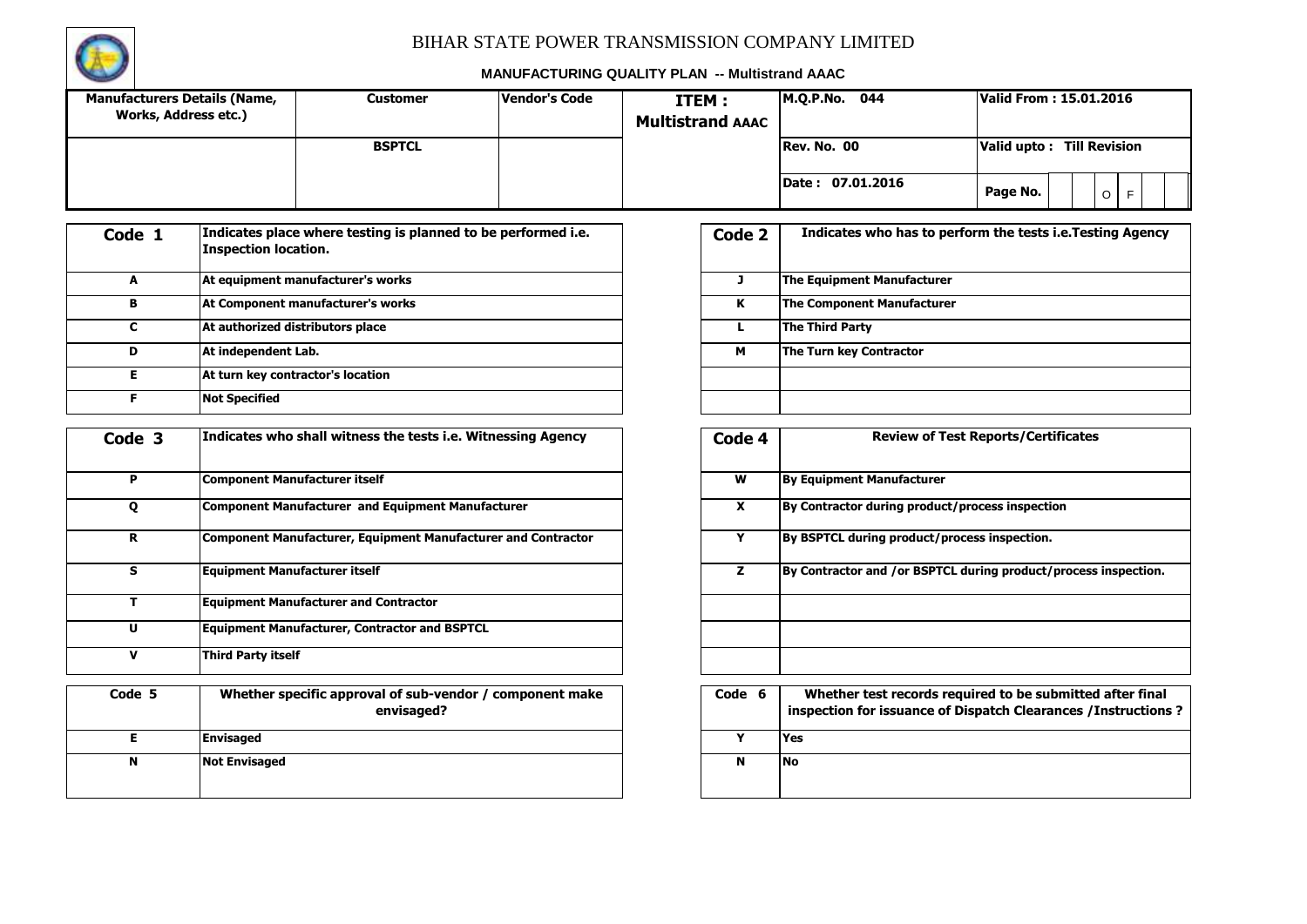

|         | <b>Manufacturers Details (Name,</b><br>Works, Address etc.)                                                                                                                 |                         | <b>Customer</b>                     | <b>Vendor's Code</b>             | ITEM:<br><b>Multistrand AAAC</b> | M.Q.P.No. 044                                |   |                |   |                         | <b>Valid From: 15.01.2016</b> |  |  |                |
|---------|-----------------------------------------------------------------------------------------------------------------------------------------------------------------------------|-------------------------|-------------------------------------|----------------------------------|----------------------------------|----------------------------------------------|---|----------------|---|-------------------------|-------------------------------|--|--|----------------|
|         |                                                                                                                                                                             |                         | <b>BSPTCL</b>                       |                                  |                                  | Rev. No. 00                                  |   |                |   |                         | Valid upto: Till Revision     |  |  |                |
|         |                                                                                                                                                                             |                         |                                     |                                  |                                  | Date: 07.01.2016<br>Page No.<br>$\circ$<br>F |   |                |   |                         |                               |  |  |                |
| Sr. No. | <b>Components/ Operations</b><br>& Description of Test                                                                                                                      | Type of<br><b>Check</b> | <b>Quantum of</b><br>Check/Sampling | <b>Reference</b><br>document for | <b>Acceptance Norms</b>          | <b>Format of</b><br>Record                   |   |                |   | <b>Applicable Codes</b> |                               |  |  | <b>Remarks</b> |
|         |                                                                                                                                                                             |                         | with basis                          | <b>Testing</b>                   |                                  |                                              | 1 | $\overline{2}$ | 3 | 4                       | 5<br>6                        |  |  |                |
|         | <b>NOTES:</b>                                                                                                                                                               |                         |                                     |                                  |                                  |                                              |   |                |   |                         |                               |  |  |                |
| 1.      | Proper co-relation of materials with test certificates from Raw Materials stage to finished conductor shall be maintained.                                                  |                         |                                     |                                  |                                  |                                              |   |                |   |                         |                               |  |  |                |
| 2.      | Aluminium INGOTS/Aluminium Alloy Wire Rods:                                                                                                                                 |                         |                                     |                                  |                                  |                                              |   |                |   |                         |                               |  |  |                |
|         | The equipment manufacturer shall obtain the following test certificates for Aluminium ingots, alloying element, AI alloy rods for review by BSPTCL.                         |                         |                                     |                                  |                                  |                                              |   |                |   |                         |                               |  |  |                |
| a)      | Chemical composition of Aluminium Wire Rods, Ingots, alloy rods and alloying elements                                                                                       |                         |                                     |                                  |                                  |                                              |   |                |   |                         |                               |  |  |                |
| b)      | All the test results of the test carried out by equipment manufacturer on the finished Aluminium rods.                                                                      |                         |                                     |                                  |                                  |                                              |   |                |   |                         |                               |  |  |                |
| 3.      | The equipment manufacturer will carry out the routine test on aluminium strands on 20% of the drums offered for inspection and will submit the                              |                         |                                     |                                  |                                  |                                              |   |                |   |                         |                               |  |  |                |
|         | records at the time of inspection.BSPTCL will the acceptance test on 10% of the offered drums.                                                                              |                         |                                     |                                  |                                  |                                              |   |                |   |                         |                               |  |  |                |
| 4.      | All Aluminium Alloy wire strands and required to be tested for each sample drawn for Acceptance test.                                                                       |                         |                                     |                                  |                                  |                                              |   |                |   |                         |                               |  |  |                |
| 5.      | The following Test facilities / Calibration certificate shall be available at equipment manufacturer's works.                                                               |                         |                                     |                                  |                                  |                                              |   |                |   |                         |                               |  |  |                |
| a)      | Calibration of various testing and measuring equipments.                                                                                                                    |                         |                                     |                                  |                                  |                                              |   |                |   |                         |                               |  |  |                |
| b)      | Standard Resistance for verification of Resistance bridges.                                                                                                                 |                         |                                     |                                  |                                  |                                              |   |                |   |                         |                               |  |  |                |
| c)      | The tensile testing machine should be calibrated by NABL accrediated agency/laboratory only.                                                                                |                         |                                     |                                  |                                  |                                              |   |                |   |                         |                               |  |  |                |
| 6.      | The area where conductor is to be manufactured shall be covered completely with rubber mat/ coir mat/ Wooden floor.                                                         |                         |                                     |                                  |                                  |                                              |   |                |   |                         |                               |  |  |                |
| 7.      | All guides, rollers, pulleys etc. used for manufacturing conductor shall be of Nylon/ Hylum/ Teflon or other soft material instead of steel.                                |                         |                                     |                                  |                                  |                                              |   |                |   |                         |                               |  |  |                |
| 8.      | Finished conductor shall be checked for length verification and surface finish on separate rewinding machine at reduced speed                                               |                         |                                     |                                  |                                  |                                              |   |                |   |                         |                               |  |  |                |
|         | (variable from 8 to 16 Meters per minute). The rewinding facilities shall have appropriate clutch system and shall be free from vibration                                   |                         |                                     |                                  |                                  |                                              |   |                |   |                         |                               |  |  |                |
|         | and jerks etc. with traverse laying facilities.                                                                                                                             |                         |                                     |                                  |                                  |                                              |   |                |   |                         |                               |  |  |                |
| 9.      | The equipment manufacturer shall offer at least three drums for selection of samples required for conducting all type tests. The equipment manufacturer is                  |                         |                                     |                                  |                                  |                                              |   |                |   |                         |                               |  |  |                |
|         | required to conduct all acceptance tests as mentioned at clause 13 below, shall be carried out before sample selection.                                                     |                         |                                     |                                  |                                  |                                              |   |                |   |                         |                               |  |  |                |
| 10.     | The Aluminium Alloy Wire Rods/Ingots shall be procured only from primary producers. However in case it is intended to convert Aluminium                                     |                         |                                     |                                  |                                  |                                              |   |                |   |                         |                               |  |  |                |
|         | ingots into Aluminium Alloy Wire rods from any conversion agents / contractors own facilities special approval in this regards is required                                  |                         |                                     |                                  |                                  |                                              |   |                |   |                         |                               |  |  |                |
|         | to be obtained from BSPTCL. In the later event the Aluminium ingots would have to be necessarily procured from primary producers                                            |                         |                                     |                                  |                                  |                                              |   |                |   |                         |                               |  |  |                |
|         | i.e. NALCO/ BALCO/ HINDALCO or any of the imported sources.                                                                                                                 |                         |                                     |                                  |                                  |                                              |   |                |   |                         |                               |  |  |                |
| 11.     | M/s Apar shall maintain separate register in shop floor indicating records of the joints for all the drums and shall submit the records to BSPTCL Representative for review |                         |                                     |                                  |                                  |                                              |   |                |   |                         |                               |  |  |                |
|         | at the time of Inspection.                                                                                                                                                  |                         |                                     |                                  |                                  |                                              |   |                |   |                         |                               |  |  |                |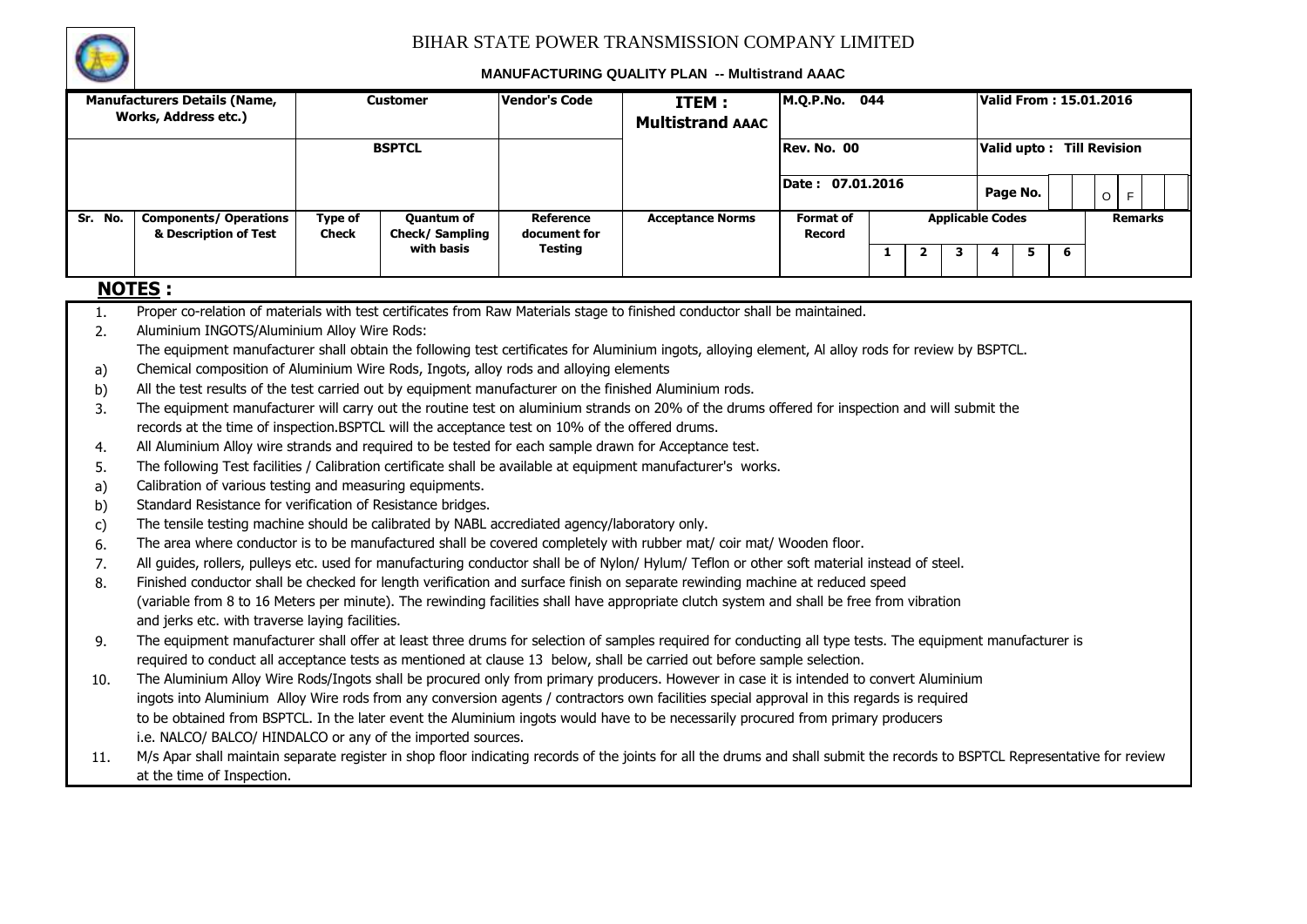

|         | <b>Manufacturers Details (Name,</b><br>Works, Address etc.)                                                                                                                                                                                                                      | <b>Vendor's Code</b><br><b>Customer</b><br>ITEM:<br><b>Multistrand AAAC</b> |                                            |                           |                         |                                   | M.Q.P.No. 044 |              |   |                         |                           |   |         |                |  |
|---------|----------------------------------------------------------------------------------------------------------------------------------------------------------------------------------------------------------------------------------------------------------------------------------|-----------------------------------------------------------------------------|--------------------------------------------|---------------------------|-------------------------|-----------------------------------|---------------|--------------|---|-------------------------|---------------------------|---|---------|----------------|--|
|         |                                                                                                                                                                                                                                                                                  |                                                                             | <b>BSPTCL</b>                              |                           |                         | <b>Rev. No. 00</b>                |               |              |   | <b>Fro</b>              | Valid upto: Till Revision |   |         |                |  |
|         |                                                                                                                                                                                                                                                                                  |                                                                             |                                            |                           |                         | Date: 07.01.2016                  |               |              |   |                         | Page No.                  |   | $\circ$ | F.             |  |
| Sr. No. | <b>Components/ Operations</b><br>& Description of Test                                                                                                                                                                                                                           | <b>Type of</b><br><b>Check</b>                                              | <b>Quantum of</b><br><b>Check/Sampling</b> | Reference<br>document for | <b>Acceptance Norms</b> | <b>Format of</b><br><b>Record</b> |               |              |   | <b>Applicable Codes</b> |                           |   |         | <b>Remarks</b> |  |
|         |                                                                                                                                                                                                                                                                                  |                                                                             | with basis                                 | <b>Testing</b>            |                         |                                   | 1             | $\mathbf{2}$ | 3 |                         | 5                         | 6 |         |                |  |
| 12.     | Both ends of the conductor are required to be sealed with heat shinkable sleaves and shall be properly secured with the drum with the help of                                                                                                                                    |                                                                             |                                            |                           |                         |                                   |               |              |   |                         |                           |   |         |                |  |
|         | "U" clamps after covering the conductor below clamp with PVC adhesive tape to avoid loosening of conductor layers during transit and handling.                                                                                                                                   |                                                                             |                                            |                           |                         |                                   |               |              |   |                         |                           |   |         |                |  |
| 13.     | The drums shall be suitable for wheel mounting and letting off the conductor under an minimum controlled tension of the order of 5 KN.                                                                                                                                           |                                                                             |                                            |                           |                         |                                   |               |              |   |                         |                           |   |         |                |  |
| 14.     | The wood used for drum shall meet the requirement of BSPTCL specification. The equipment manufacturer shall furnish an undertaking to this                                                                                                                                       |                                                                             |                                            |                           |                         |                                   |               |              |   |                         |                           |   |         |                |  |
|         | effect, that the wood used is seasoned wood and drums have been treated in line with BSPTCL specification requirements.                                                                                                                                                          |                                                                             |                                            |                           |                         |                                   |               |              |   |                         |                           |   |         |                |  |
| 15.     | The wood used in the drum shall preferably be neutral (non corrosive) with pH (aqueous extract) 5.5 to 7.5 and the wood preservative                                                                                                                                             |                                                                             |                                            |                           |                         |                                   |               |              |   |                         |                           |   |         |                |  |
|         | with preferably be compound like Zinc Nepthenate. Copper used compound shall be avoided.                                                                                                                                                                                         |                                                                             |                                            |                           |                         |                                   |               |              |   |                         |                           |   |         |                |  |
| 16.     | A copy of Dispatch Clearances /Instructions along with the test reports should be sent to the site along with the dispatches.                                                                                                                                                    |                                                                             |                                            |                           |                         |                                   |               |              |   |                         |                           |   |         |                |  |
| 17.     | The Lay ratio of any Aluminium Alloy layer shall not be greater than the lay ratio of Aluminium layer immediately beneath it.                                                                                                                                                    |                                                                             |                                            |                           |                         |                                   |               |              |   |                         |                           |   |         |                |  |
| 18.     | The MQP should be read in conjunction with the applicable technical specification against which the conductor is been manufactured.                                                                                                                                              |                                                                             |                                            |                           |                         |                                   |               |              |   |                         |                           |   |         |                |  |
| 19.     | In case any contradiction between technical specification / Approved drawing and MQP, detailed mentioned in Technical Specification<br>and Approved drawing shall be final.                                                                                                      |                                                                             |                                            |                           |                         |                                   |               |              |   |                         |                           |   |         |                |  |
| 20.     | BSPTCL may review the effective implementation of the process during product / process inspection. In case any violation in process or process<br>parameters are observed, the reasons along with corrective and preventive measures shall be conveyed to BSPTCL within 2 weeks. |                                                                             |                                            |                           |                         |                                   |               |              |   |                         |                           |   |         |                |  |
| 21.     | Any addition/ change in new Vendor /Design /Process shall call for review by BSPTCL and change in MQP, if necessary.                                                                                                                                                             |                                                                             |                                            |                           |                         |                                   |               |              |   |                         |                           |   |         |                |  |
| 22.     | The list of Component Manufacturer for which Sub-vendor approval is envisaged is enclosed herewith.                                                                                                                                                                              |                                                                             |                                            |                           |                         |                                   |               |              |   |                         |                           |   |         |                |  |
|         | <b>Type Test on finished conductor</b>                                                                                                                                                                                                                                           |                                                                             |                                            |                           |                         |                                   |               |              |   |                         |                           |   |         |                |  |
|         | All type test are to be carried out as per IS-398 and BSPTCL specification by BSPTCL Engg. Dept. Approved type test reports                                                                                                                                                      |                                                                             |                                            |                           |                         |                                   |               |              |   |                         |                           |   |         |                |  |
|         | or waiver by Engg. Dept. to be shown at the time of final inspection.                                                                                                                                                                                                            |                                                                             |                                            |                           |                         |                                   |               |              |   |                         |                           |   |         |                |  |
|         |                                                                                                                                                                                                                                                                                  |                                                                             |                                            |                           |                         |                                   |               |              |   |                         |                           |   |         |                |  |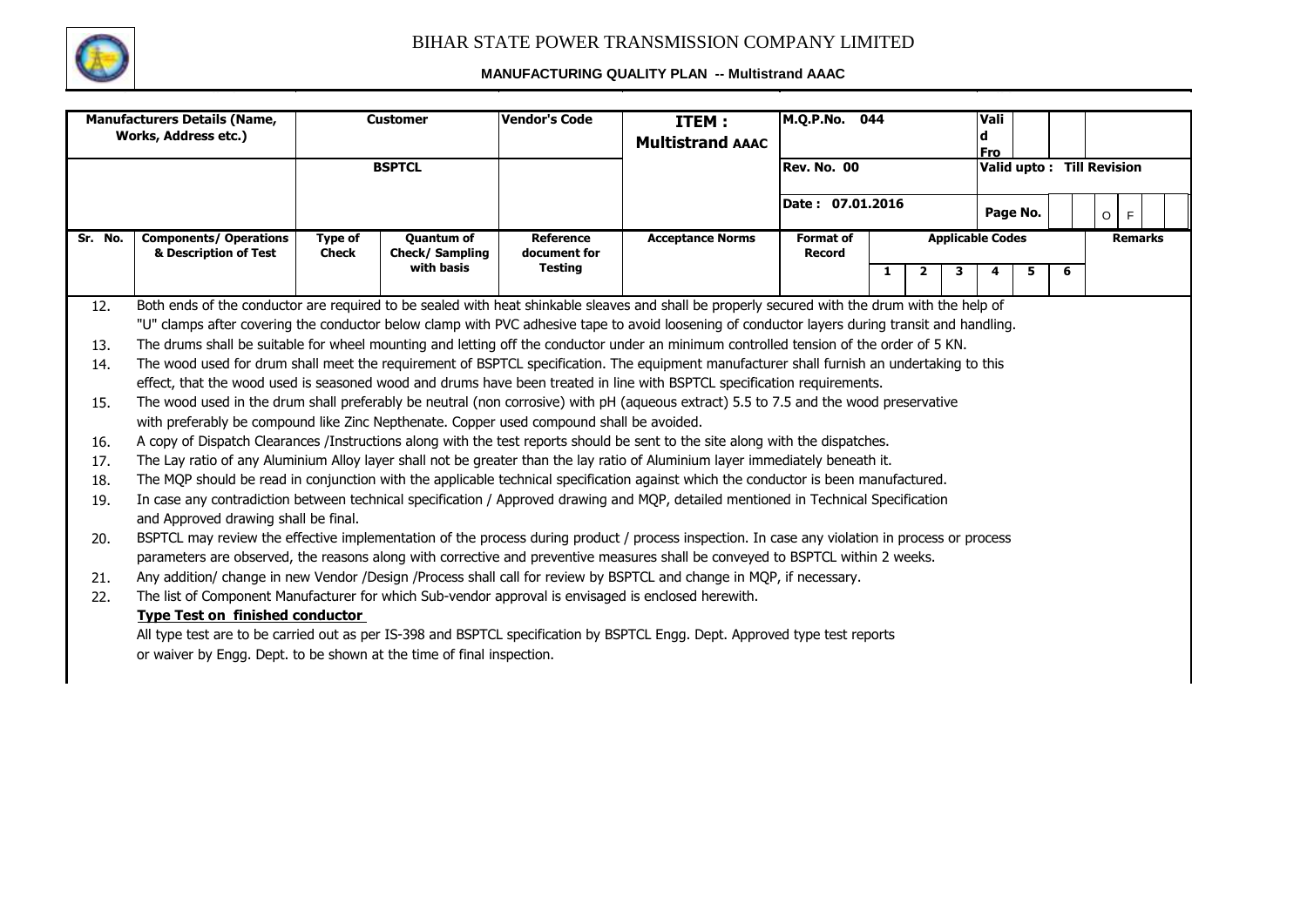

|         | <b>Manufacturers Details (Name,</b><br>Works, Address etc.) |                         | <b>Customer</b>                                                                                                                             | <b>Vendor's Code</b>                        | ITEM:<br><b>Multistrand AAAC</b>                            | M.Q.P.No.                  | 044 |                         |        | Valid From : 15.01.2016 |          |   |                           |  |
|---------|-------------------------------------------------------------|-------------------------|---------------------------------------------------------------------------------------------------------------------------------------------|---------------------------------------------|-------------------------------------------------------------|----------------------------|-----|-------------------------|--------|-------------------------|----------|---|---------------------------|--|
|         |                                                             |                         | <b>BSPTCL</b>                                                                                                                               |                                             |                                                             | Rev. No. 00                |     |                         |        |                         |          |   | Valid upto: Till Revision |  |
|         |                                                             |                         |                                                                                                                                             |                                             |                                                             | Date: 07.01.2016           |     |                         |        |                         | Page No. |   | F<br>$\circ$              |  |
| Sr. No. | <b>Components/ Operations</b><br>& Description of Test      | Type of<br><b>Check</b> | <b>Quantum of</b><br>Check/Sampling                                                                                                         | <b>Reference</b><br>document for            | <b>Acceptance Norms</b>                                     | Format of<br><b>Record</b> |     | <b>Applicable Codes</b> |        |                         |          |   | <b>Remarks</b>            |  |
|         |                                                             |                         | with basis                                                                                                                                  | <b>Testing</b>                              |                                                             |                            | 1   | $\mathbf{2}$            | 3      | 4                       | 5        | 6 |                           |  |
| А.      | <b>Section: RAW MATERIAL INSPECTION</b>                     |                         |                                                                                                                                             |                                             |                                                             |                            |     |                         |        |                         |          |   |                           |  |
| 1.0     | <b>Aluminium Ingots</b><br><b>OutSourced</b>                | <b>Sources</b>          | 100%                                                                                                                                        | <b>Suppliers TC</b>                         | Only primary producers BSPTCL                               | <b>Reports</b>             |     |                         |        |                         | E        |   |                           |  |
| $1.1$   | <b>Chemical Composition</b>                                 | Spectro<br>Analysis     | Suppliers TC-<br>1 sample per heat of<br>4 MT or part thereof                                                                               | IS 4026 (Gr. II) and<br><b>BSPTCL Spec.</b> | AL 99.5 % (min)                                             | <b>BSPTCL Reports</b>      | A/B | J/K                     | S/P    | W                       |          | N |                           |  |
|         |                                                             |                         | In absence of<br>Manufacturers T.C's<br>and/or proper<br>co-relation, one<br>sample per lot of 100<br>MT or part thereof<br>shall be tested |                                             |                                                             |                            | D   |                         | $\vee$ | W                       |          | N |                           |  |
| 1.2     | Alloying Element<br>Silicon                                 | Supplier TC             | Suppliers TC-<br>1 sample per Lot                                                                                                           | $\overline{\phantom{a}}$                    | Si.<br>99%<br>Min.                                          | <b>BSPTCL Reports</b>      | A/B | J/K                     | S/P    | W                       |          | N |                           |  |
| 1.3     | <b>Alloying Element</b><br>Mg. Ingots                       | Supplier TC             | Suppliers TC-<br>1 sample per Lot                                                                                                           | $\sim$                                      | Mg.<br>99 % Min.                                            | <b>BSPTCL Reports</b>      | A/B | J/K                     | S/P    | W                       |          | N |                           |  |
| 1.4     | <b>Tibor Rod</b><br>(Titanium + Bvoron Rod)                 | Supplier TC             | Suppliers TC-<br>for each Coil.                                                                                                             |                                             | Ti - 5% $\pm$ 0.30%<br>$B - 1\% + 0.20\%$<br>Al - Remainder | <b>BSPTCL Reports A/B</b>  |     | J/K                     | S/P    | W                       |          | N |                           |  |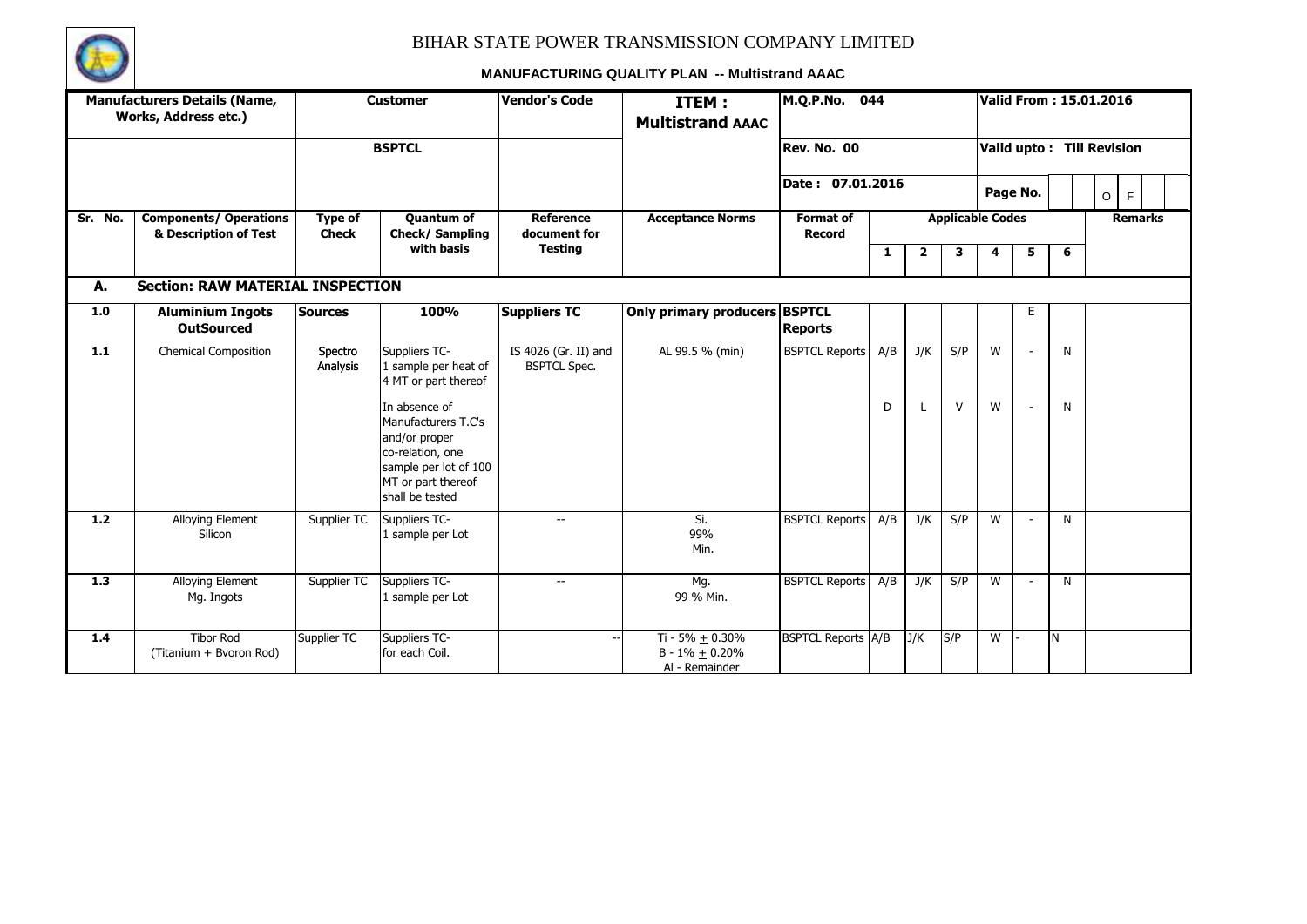

|         | <b>Manufacturers Details (Name,</b><br>Works, Address etc.) |                         | <b>Customer</b>                             | <b>Vendor's Code</b>                             | ITEM:<br><b>Multistrand AAAC</b>                                      | M.Q.P.No.<br>044                  |     |                         |        |                         | Valid From : 15.01.2016   |   |         |   |                |  |
|---------|-------------------------------------------------------------|-------------------------|---------------------------------------------|--------------------------------------------------|-----------------------------------------------------------------------|-----------------------------------|-----|-------------------------|--------|-------------------------|---------------------------|---|---------|---|----------------|--|
|         |                                                             |                         | <b>BSPTCL</b>                               |                                                  |                                                                       | <b>Rev. No. 00</b>                |     |                         |        |                         | Valid upto: Till Revision |   |         |   |                |  |
|         |                                                             |                         |                                             |                                                  |                                                                       | Date: 07.01.2016                  |     |                         |        |                         | Page No.                  |   | $\circ$ | F |                |  |
| Sr. No. | <b>Components/ Operations</b><br>& Description of Test      | Type of<br><b>Check</b> | <b>Quantum of</b><br>Check/Sampling         | <b>Reference</b><br>document for                 | <b>Acceptance Norms</b>                                               | <b>Format of</b><br><b>Record</b> |     |                         |        | <b>Applicable Codes</b> |                           |   |         |   | <b>Remarks</b> |  |
|         |                                                             |                         | with basis                                  | <b>Testing</b>                                   |                                                                       |                                   | 1   | $\overline{\mathbf{2}}$ | 3      | 4                       | 5                         | 6 |         |   |                |  |
| 2.0     | <b>Aluminium Alloy Wire</b><br><b>Rod Outsourced</b>        |                         |                                             | <b>Suppliers TC</b>                              |                                                                       |                                   |     |                         |        |                         | E.                        |   |         |   |                |  |
| 2.1     | <b>Chemical Composition</b>                                 | Spectro                 | 1 sample per heat of                        | IS 9997-1991 and                                 | Si - 0.50-0.90%                                                       | <b>BSPTCL Reports</b>             | A/B | J/K                     | S/P    | W/Z                     |                           | N |         |   |                |  |
|         |                                                             | Analysis                | 4 MT or part thereof                        | <b>BSPTCL Specification.</b>                     | $Mg - 0.60 - 0.90%$                                                   |                                   |     |                         |        |                         |                           |   |         |   |                |  |
|         |                                                             |                         | In absence of                               |                                                  | Fe - 0.50% (Max.)                                                     |                                   | D   | L                       | $\vee$ | W/Z                     |                           | N |         |   |                |  |
|         |                                                             |                         | Manufacturers T.C's<br>and/or proper        |                                                  | Cu - 0.1% (Max.)                                                      |                                   |     |                         |        |                         |                           |   |         |   |                |  |
|         |                                                             |                         | co-relation, one                            |                                                  | Mn. - 0.03 % (Max.)                                                   |                                   |     |                         |        |                         |                           |   |         |   |                |  |
|         |                                                             |                         | sample per lot of 100<br>MT or part thereof |                                                  | Cr. - 0.03 % ((Max.)                                                  |                                   |     |                         |        |                         |                           |   |         |   |                |  |
|         |                                                             |                         | shall be tested at                          |                                                  | Zn - 0.1%(Max.)                                                       |                                   |     |                         |        |                         |                           |   |         |   |                |  |
|         |                                                             |                         | third party recognized<br>laboratory.       |                                                  | B - 0.06 % (Max.)                                                     |                                   |     |                         |        |                         |                           |   |         |   |                |  |
|         |                                                             |                         |                                             |                                                  | Other Element -<br>0.03% (Max.) each                                  |                                   |     |                         |        |                         |                           |   |         |   |                |  |
|         |                                                             |                         |                                             |                                                  | Other Element -                                                       |                                   |     |                         |        |                         |                           |   |         |   |                |  |
|         |                                                             |                         |                                             |                                                  | 0.10% (Max.) Total                                                    |                                   |     |                         |        |                         |                           |   |         |   |                |  |
| 2.2     |                                                             |                         |                                             | IS 9997-1991and                                  | Al - Reminder                                                         |                                   |     |                         |        |                         |                           |   |         |   |                |  |
|         | Diameter                                                    | Dimensional             | 1 sample from each<br>coil.                 | <b>BSPTCL Specification.</b>                     | Min. 9.00 mm/7.50 mm<br>Nom. 9.50 mm/7.60 mm<br>Max. 10.00 mm/7.80 mm | <b>BSPTCL Reports</b>             | A/B | J/K                     | S/P    | W/Z                     |                           | N |         |   |                |  |
| 2.3     | <b>Tensile Strength</b>                                     | Mechanical              | 1 sample from each<br>coil/ 20 % coils      | IS 9997-1991and<br><b>BSPTCL Specification</b>   | 160 Mpa Min                                                           | <b>BSPTCL Reports</b>             | A/B | J/K                     | S/P    | W/Z                     |                           | N |         |   |                |  |
| 2.4     | Elongation at break                                         | Mechanical              | 1 sample from each<br>coil/ 20 % coils      | IS 9997-1991 and<br><b>BSPTCL Specification.</b> | 7% on 250 mm gauge<br>length.                                         | <b>BSPTCL Reports</b>             | A/B | J/K                     | S/P    | W/Z                     | $\sim$                    | N |         |   |                |  |
| 2.5     | Conductivity                                                | Electrical              | 1 sample from each<br>coil/ 100 % coils     | IS 9997-1991                                     | Min 53% of IACS.                                                      | <b>BSPTCL Reports</b>             | A/B | J/K                     | S/P    | W/Z                     |                           | N |         |   |                |  |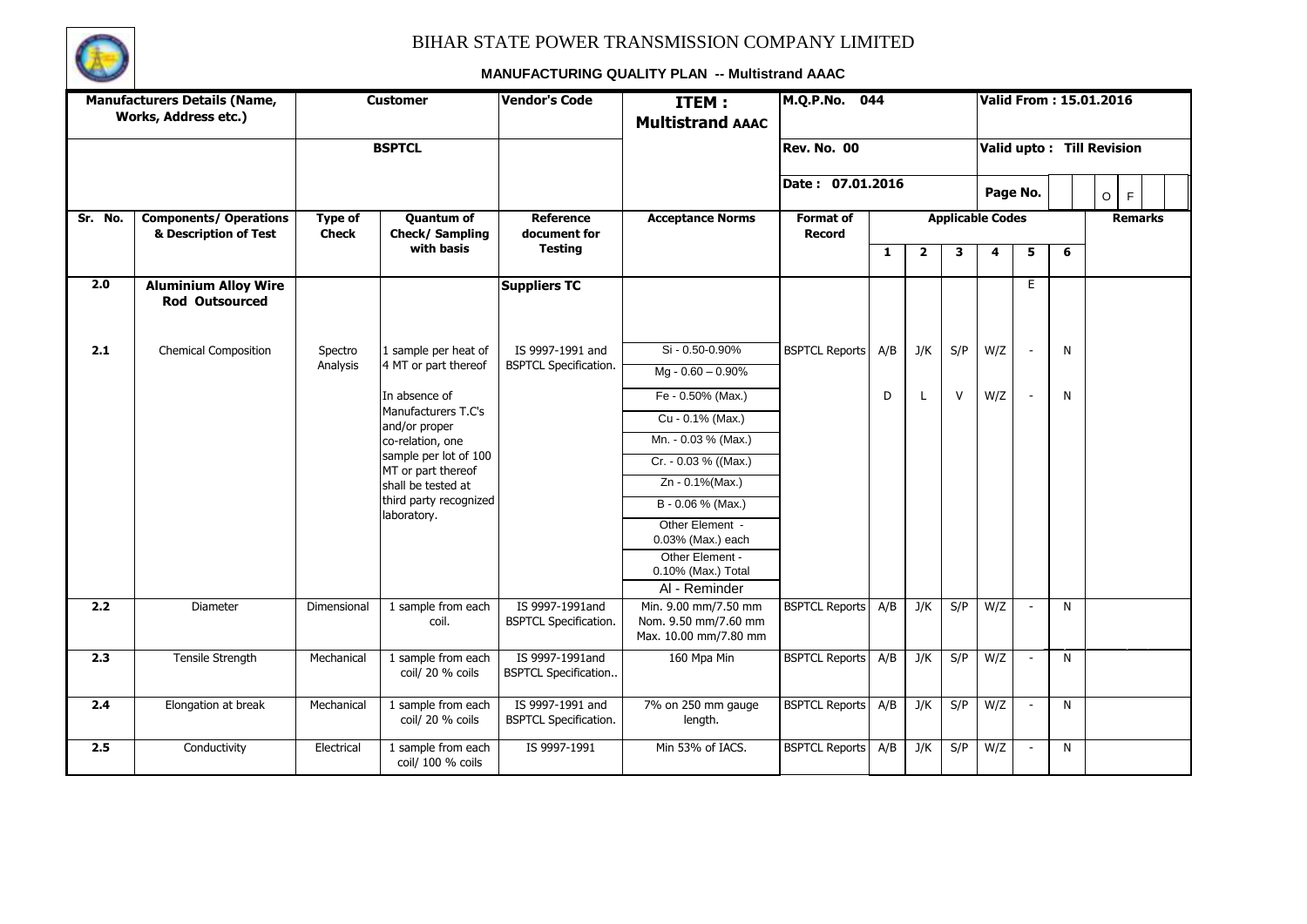

|           | <b>Manufacturers Details (Name,</b>                                                                                  |                         | <b>Customer</b>                          | <b>Vendor's Code</b>                                                       | ITEM:                                                                                                                                                                                                                                                                                                | M.Q.P.No. 044                     |                |                         |     |                         |                          |                | Valid From: 15.01.2016    |  |
|-----------|----------------------------------------------------------------------------------------------------------------------|-------------------------|------------------------------------------|----------------------------------------------------------------------------|------------------------------------------------------------------------------------------------------------------------------------------------------------------------------------------------------------------------------------------------------------------------------------------------------|-----------------------------------|----------------|-------------------------|-----|-------------------------|--------------------------|----------------|---------------------------|--|
|           | Works, Address etc.)                                                                                                 |                         |                                          |                                                                            | <b>Multistrand AAAC</b>                                                                                                                                                                                                                                                                              |                                   |                |                         |     |                         |                          |                |                           |  |
|           |                                                                                                                      |                         | <b>BSPTCL</b>                            |                                                                            |                                                                                                                                                                                                                                                                                                      | <b>Rev. No. 00</b>                |                |                         |     |                         |                          |                | Valid upto: Till Revision |  |
|           |                                                                                                                      |                         |                                          |                                                                            |                                                                                                                                                                                                                                                                                                      | Date: 07.01.2016                  |                |                         |     |                         | Page No.                 |                | $\mathsf F$<br>$\circ$    |  |
| Sr. No.   | <b>Components/ Operations</b><br>& Description of Test                                                               | Type of<br><b>Check</b> | Quantum of<br>Check/Sampling             | Reference<br>document for                                                  | <b>Acceptance Norms</b>                                                                                                                                                                                                                                                                              | <b>Format of</b><br><b>Record</b> |                |                         |     | <b>Applicable Codes</b> |                          |                | <b>Remarks</b>            |  |
|           |                                                                                                                      |                         | with basis                               | <b>Testing</b>                                                             |                                                                                                                                                                                                                                                                                                      |                                   | 1              | $\overline{\mathbf{2}}$ | 3   | 4                       | 5                        | 6              |                           |  |
| 2.6       | Cleanliness and surface<br>smoothness                                                                                | Visual                  | 100% on each coil                        | IS 9997-1991 and<br><b>BSPTCL Specification.</b>                           | The wire rod shall be smooth<br>and free from pipes laps,<br>cracks, kinks, twists, scams &<br>other injurious defects within<br>the limits of good commercial<br>practice                                                                                                                           | <b>BSPTCL Reports</b>             | $\overline{A}$ | $\mathbf{J}$            | S   | W/Z                     | $\overline{\phantom{a}}$ | $\overline{N}$ |                           |  |
| 2.7       | Winding                                                                                                              | Visual                  | 100% on each coil                        | IS 9997-1991 & IS<br>398(Part IV) & BSPTCL<br>Spec.                        | Shall be free from<br>entanglement                                                                                                                                                                                                                                                                   | $\sim$                            | A              | J                       | S   | W/Z                     | $\overline{\phantom{a}}$ | $\mathsf{N}$   |                           |  |
| 2.8       | Microstructure                                                                                                       | Mechanical              | One Sample per 100<br>MT or part thereof |                                                                            | <b>Fine Grains</b>                                                                                                                                                                                                                                                                                   | <b>BSPTCL Reports</b>             | A/D            | J/L                     | S/V | W/Z                     |                          | $\mathsf{N}$   |                           |  |
| 3.0       | <b>Wooden Drums and</b><br>packing materials                                                                         |                         |                                          |                                                                            |                                                                                                                                                                                                                                                                                                      |                                   |                |                         |     |                         |                          |                |                           |  |
| 3.1       | Visual check of wooden drums                                                                                         | Dimentional             | 20 % Drums                               | approved Drum<br>drawing<br>& BSPTCL<br>specification                      | IS: 1778 & BSPTCL   As per BSPTCL Specification.                                                                                                                                                                                                                                                     | <b>BSPTCL Reports</b>             | A              | -1                      | S   | W                       |                          | N              |                           |  |
| 3.2       | Workmanship check of<br>wooden drums                                                                                 | Visual                  | 100 % Drums                              | IS: 1778 & BSPTCL<br>approved Drum<br>drawing<br>& BSPTCL<br>specification | The inner cheek of the flanges<br>& drum barrels surface shall<br>be painted with Bitumen based<br>paint. Before reeling, card<br>board or double corrugated or<br>Thick bituminized water proof<br>bamboo paper shall be<br>secured to the drum barrel and<br>inside of the flanges of the<br>Drum. | <b>BSPTCL Reports</b>             | $\overline{A}$ | J                       | S   | W                       | $\blacksquare$           | N              |                           |  |
| <b>B.</b> | <b>Section: IN PROCESS INSPECTION</b>                                                                                |                         |                                          |                                                                            |                                                                                                                                                                                                                                                                                                      |                                   |                |                         |     |                         |                          |                |                           |  |
| 4.0       | <b>Aluminium Alloy Wire</b><br><b>Rod Manufacturing</b><br><b>(Continuous Casting</b><br>and Rolling-CCR<br>Process) |                         |                                          |                                                                            |                                                                                                                                                                                                                                                                                                      |                                   |                |                         |     |                         |                          |                |                           |  |
| 4.1       | Temperature of Metal at the<br>exit of Melting Furnace                                                               | Temperature             | Twice / shift                            | <b>BSPTCL Specification.</b>                                               | 690 ±30 °C                                                                                                                                                                                                                                                                                           | <b>BSPTCL Reports</b>             | A              | J                       | S   | W                       |                          | $\mathsf{N}$   |                           |  |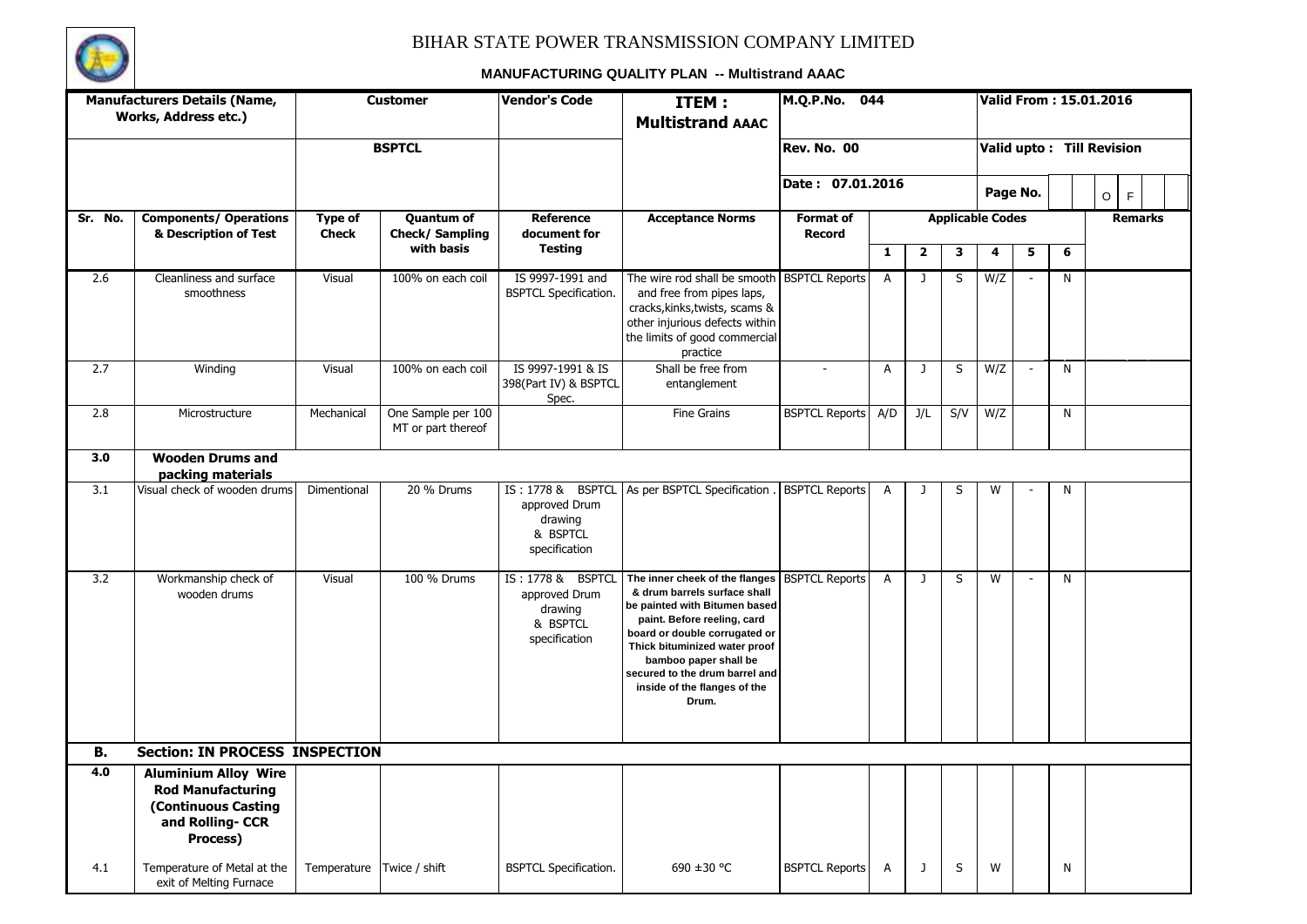

|         | <b>Manufacturers Details (Name,</b><br><b>Works, Address etc.)</b> |                                | <b>Customer</b>                            | <b>Vendor's Code</b>             | ITEM:<br><b>Multistrand AAAC</b>                  | M.Q.P.No. 044                     |                |                         |        |                         | Valid From: 15.01.2016    |   |         |                |  |
|---------|--------------------------------------------------------------------|--------------------------------|--------------------------------------------|----------------------------------|---------------------------------------------------|-----------------------------------|----------------|-------------------------|--------|-------------------------|---------------------------|---|---------|----------------|--|
|         |                                                                    |                                | <b>BSPTCL</b>                              |                                  |                                                   | Rev. No. 00                       |                |                         |        |                         | Valid upto: Till Revision |   |         |                |  |
|         |                                                                    |                                |                                            |                                  |                                                   | Date: 07.01.2016                  |                |                         |        |                         | Page No.                  |   | $\circ$ | F              |  |
| Sr. No. | <b>Components/ Operations</b><br>& Description of Test             | <b>Type of</b><br><b>Check</b> | <b>Quantum of</b><br><b>Check/Sampling</b> | <b>Reference</b><br>document for | <b>Acceptance Norms</b>                           | <b>Format of</b><br><b>Record</b> |                |                         |        | <b>Applicable Codes</b> |                           |   |         | <b>Remarks</b> |  |
|         |                                                                    |                                | with basis                                 | <b>Testing</b>                   |                                                   |                                   | $\mathbf{1}$   | $\overline{\mathbf{2}}$ | 3      | 4                       | 5                         | 6 |         |                |  |
| 4.2     | Holding furnace                                                    | Temperature                    | Twice / shift                              | <b>BSPTCL Specification.</b>     | $710 \pm 15^{\circ}$ C                            | <b>BSPTCL Reports</b>             | A              | J                       | S      | W/Z                     |                           | N |         |                |  |
| 4.3     | <b>Chemical Composition</b>                                        | Spectro                        | 100 % on each coil                         | IS 9997-1991 and                 | Si - 0.50-0.90%                                   | <b>BSPTCL Reports</b>             | A              | J                       | S      | W/Z                     |                           | N |         |                |  |
|         |                                                                    | Analysis                       |                                            | <b>BSPTCL Specification.</b>     | Mg - 0.60 - 0.90%                                 |                                   |                |                         |        |                         |                           |   |         |                |  |
|         |                                                                    |                                |                                            |                                  | Fe - 0.50% (Max.)                                 |                                   | D              |                         | $\vee$ | W/Z                     |                           | N |         |                |  |
|         |                                                                    |                                |                                            |                                  | Cu - 0.1% (Max.)                                  |                                   |                |                         |        |                         |                           |   |         |                |  |
|         |                                                                    |                                |                                            |                                  | Mn. - 0.03 % (Max.)                               |                                   |                |                         |        |                         |                           |   |         |                |  |
|         |                                                                    |                                |                                            |                                  | Cr. - 0.03 % ((Max.)                              |                                   |                |                         |        |                         |                           |   |         |                |  |
|         |                                                                    |                                |                                            |                                  | Zn - 0.1%(Max.)                                   |                                   |                |                         |        |                         |                           |   |         |                |  |
|         |                                                                    |                                |                                            |                                  | B - 0.06 % (Max.)                                 |                                   |                |                         |        |                         |                           |   |         |                |  |
|         |                                                                    |                                |                                            |                                  | Other Element -<br>0.03% (Max.) each              |                                   |                |                         |        |                         |                           |   |         |                |  |
|         |                                                                    |                                |                                            |                                  | Other Element -<br>0.10% (Max.) Total             |                                   |                |                         |        |                         |                           |   |         |                |  |
|         |                                                                    |                                |                                            |                                  | AI - Reminder                                     |                                   |                |                         |        |                         |                           |   |         |                |  |
| 4.4     | Molten metal Temperature at<br>casting                             | Temperature                    | Continuous, Record<br>twice/shift          | <b>BSPTCL Specification.</b>     | 700±15°C                                          | <b>BSPTCL Reports</b>             | $\overline{A}$ | $\mathbf{J}$            | S      | W/Z                     |                           | N |         |                |  |
| 4.5     | Molten metal filtration                                            | Cleanliness                    | Continuous, Record<br>twice/shift          | <b>BSPTCL Specification.</b>     | Shall be free from Oxides                         | <b>BSPTCL Reports</b>             | A              | $\mathsf{J}$            | S      | W/Z                     |                           | N |         |                |  |
| 4.6     | <b>Casting Speed</b>                                               | <b>RPM</b>                     | Twice / shift                              | <b>BSPTCL Specification.</b>     | To ensure                                         | <b>BSPTCL Reports</b>             | $\overline{A}$ | J                       | S      | W/Z                     |                           | N |         |                |  |
| 4.7     | Casting<br>(Inlet)                                                 | Water<br>Temperature           | Twice / shift                              | <b>BSPTCL Specification.</b>     | 30-45 °C                                          | <b>BSPTCL Reports</b>             | A              | J                       | S      | W/Z                     |                           | N |         |                |  |
| 4.8     | Casting                                                            | Water Pressure Twice / shift   |                                            | <b>BSPTCL Specification.</b>     | 1.5-3.0 Kg/cm <sup>2</sup>                        | <b>BSPTCL Reports</b>             | $\mathsf{A}$   | $\mathbf{J}$            | S      | W/Z                     |                           | N |         |                |  |
| 4.9     | Cast bar                                                           | Visual                         | Continuous, Record<br>twice/shift          | <b>BSPTCL Specification.</b>     | Shall be free from overfills/<br>lap              | <b>BSPTCL Reports</b>             | $\overline{A}$ | J                       | S      | W/Z                     |                           | N |         |                |  |
| 4.10    | On line solution treatment of                                      | Temperature                    | <b>Continous Monitoring</b>                | $\overline{\phantom{a}}$         | Temperature range                                 | <b>BSPTCL Reports</b>             | A/B            | J/K                     | S/P    | W/Z                     |                           | N |         |                |  |
|         | Alloy Cast Bar by INDUCTION<br><b>FURNACE</b>                      |                                | Record every third<br>coil.                |                                  | $500^{\circ}$ C to                                |                                   |                |                         |        |                         |                           |   |         |                |  |
|         |                                                                    |                                |                                            |                                  | $540^{\circ}$ C (At the entry of<br>Rolling Mill) |                                   |                |                         |        |                         |                           |   |         |                |  |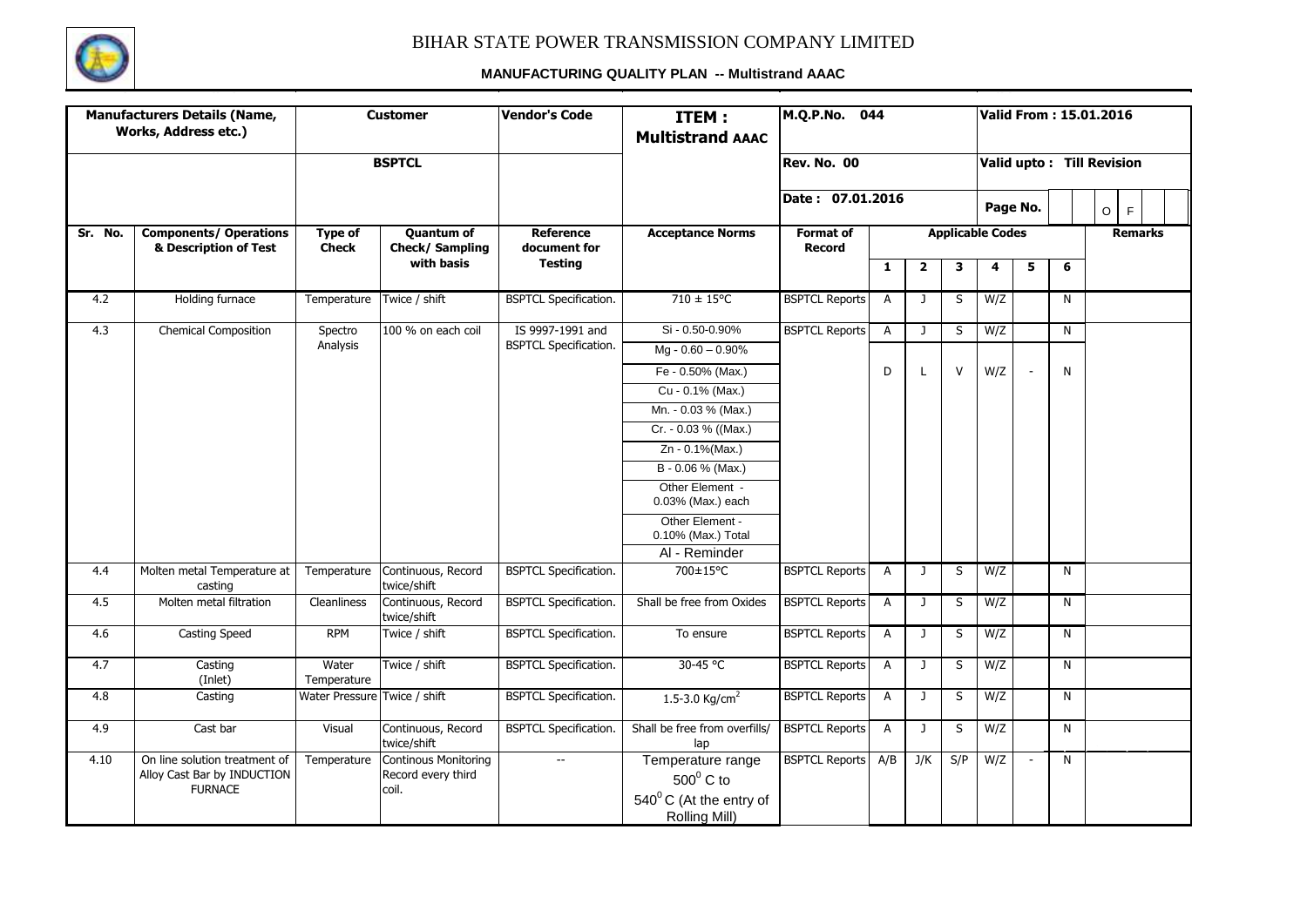

|         | <b>Manufacturers Details (Name,</b><br><b>Works, Address etc.)</b>                                                             |                                | <b>Customer</b>                        | <b>Vendor's Code</b>                            | ITEM:<br><b>Multistrand AAAC</b>                                      | M.Q.P.No.                         | 044            |                |                         |                         |          |              | Valid From: 15.01.2016    |
|---------|--------------------------------------------------------------------------------------------------------------------------------|--------------------------------|----------------------------------------|-------------------------------------------------|-----------------------------------------------------------------------|-----------------------------------|----------------|----------------|-------------------------|-------------------------|----------|--------------|---------------------------|
|         |                                                                                                                                |                                | <b>BSPTCL</b>                          |                                                 |                                                                       | Rev. No. 00                       |                |                |                         |                         |          |              | Valid upto: Till Revision |
|         |                                                                                                                                |                                |                                        |                                                 |                                                                       | Date: 07.01.2016                  |                |                |                         |                         | Page No. |              | $\circ$<br>F              |
| Sr. No. | <b>Components/ Operations</b><br>& Description of Test                                                                         | <b>Type of</b><br><b>Check</b> | <b>Ouantum of</b><br>Check/ Sampling   | <b>Reference</b><br>document for                | <b>Acceptance Norms</b>                                               | <b>Format of</b><br><b>Record</b> |                |                |                         | <b>Applicable Codes</b> |          |              | <b>Remarks</b>            |
|         |                                                                                                                                |                                | with basis                             | <b>Testing</b>                                  |                                                                       |                                   | $\mathbf{1}$   | $\overline{2}$ | 3                       | 4                       | 5        | 6            |                           |
| 4.11    | Load of main motor                                                                                                             | Ampere                         | Twice/Shift                            | <b>BSPTCL Specification.</b>                    | To ensure as per the<br>Guidelines                                    | <b>BSPTCL Reports</b>             | $\mathsf{A}$   | $\mathbf{J}$   | S                       | W/Z                     |          | N            |                           |
| 4.12    | Cooling of Rolling unit                                                                                                        | Emulsion<br>temperature        | Twice / shift                          | <b>BSPTCL Specification.</b>                    | 60-75 °C                                                              | <b>BSPTCL Reports</b>             | $\overline{A}$ | J              | S                       | W/Z                     |          | N            |                           |
| 4.13    | Cooling of Rolling unit                                                                                                        | Emulsion<br>Concentration      | Once/Shift                             | <b>BSPTCL Specification.</b>                    | 20-25 %                                                               | <b>BSPTCL Reports</b>             | $\overline{A}$ | J              | S                       | W/Z                     |          | $\mathsf{N}$ |                           |
| 4.14    | Rolling of Aluminium Alloy<br>Rods followed by quenching &<br>Coilina.                                                         | Temperature                    | Every Hour                             | $\sim$                                          | Temperature range<br>$50^0$ C to<br>$100^{\circ}$ C (After quenching) | <b>BSPTCL Reports</b>             | A              | $\mathbf{J}$   | $\overline{\mathsf{s}}$ | W/Z                     |          | N            |                           |
| 4.15    | Cooling Water Ph                                                                                                               | Chemical                       | Once/ day                              | IS 3025 - 1964 /<br><b>Testing Kit</b>          | 6.5 to 7.5                                                            | <b>BSPTCL Reports</b>             | $\mathsf{A}$   | J              | S                       | W/Z                     |          | N            |                           |
| 4.16    | Cooling water TDS                                                                                                              | Chemical                       | Once/ day                              | IS 3025 - 1964 /<br><b>Testing Kit</b>          | Max 2000 ppm                                                          | <b>BSPTCL Reports</b>             | $\overline{A}$ | J              | S                       | W/Z                     |          | N            |                           |
| 4.17    | Cooling water Chlorides                                                                                                        | Chemical                       | Once/ day                              | IS 3025 - 1964 /<br><b>Testing Kit</b>          | Max 500 ppm                                                           | <b>BSPTCL Reports</b>             | $\overline{A}$ | $\mathbf{J}$   | S                       | W/Z                     |          | N            |                           |
| 4.18    | Cooling water Total Hardness                                                                                                   | Chemical                       | Once/ day                              | IS 3025 - 1964 /<br><b>Testing Kit</b>          | Max 500 ppm                                                           | <b>BSPTCL Reports</b>             | $\overline{A}$ | $\mathbf{J}$   | S                       | W/Z                     |          | N            |                           |
| 4.19    | Cooling Water Total Alkalinity                                                                                                 | Chemical                       | Once/ day                              | IS 3025 - 1964 /<br><b>Testing Kit</b>          | Max 200 ppm                                                           | <b>BSPTCL Reports</b>             | A              | $\mathbf{J}$   | S                       | W/Z                     |          | N            |                           |
| 5.0     | <b>Aluminium Wire Rod</b><br><b>Product/ Component</b><br>from Continuous<br><b>Casting and Rolling-</b><br><b>CCR Process</b> |                                |                                        |                                                 |                                                                       |                                   |                |                |                         |                         |          |              |                           |
| 5.1     | Identification tag                                                                                                             | $\blacksquare$                 | 100%                                   | IS 9997-1991and<br><b>BSPTCL Specification.</b> | $\sim$                                                                | <b>BSPTCL Reports</b>             | A              | J              | S                       | W/Z                     |          | N            |                           |
| 5.2     | Wire Rod Diameter                                                                                                              | Dimensional                    | 1 sample from each<br>coil.            | IS 9997-1991and<br><b>BSPTCL Specification.</b> | Min. 9.00 mm/7.50 mm<br>Nom. 9.50 mm/7.60 mm<br>Max. 10.00 mm/7.80 mm | <b>BSPTCL Reports</b>             | $\overline{A}$ | J              | S                       | W/Z                     |          | N            |                           |
| 5.3     | <b>Tensile Strength</b>                                                                                                        | Mechanical                     | 1 sample from each<br>coil/ 20 % coils | IS 9997-1991and<br><b>BSPTCL Specification</b>  | 160 Mpa Min                                                           | <b>BSPTCL Reports</b>             | $\overline{A}$ | $\mathbf{J}$   | S                       | W/Z                     |          | $\mathsf{N}$ |                           |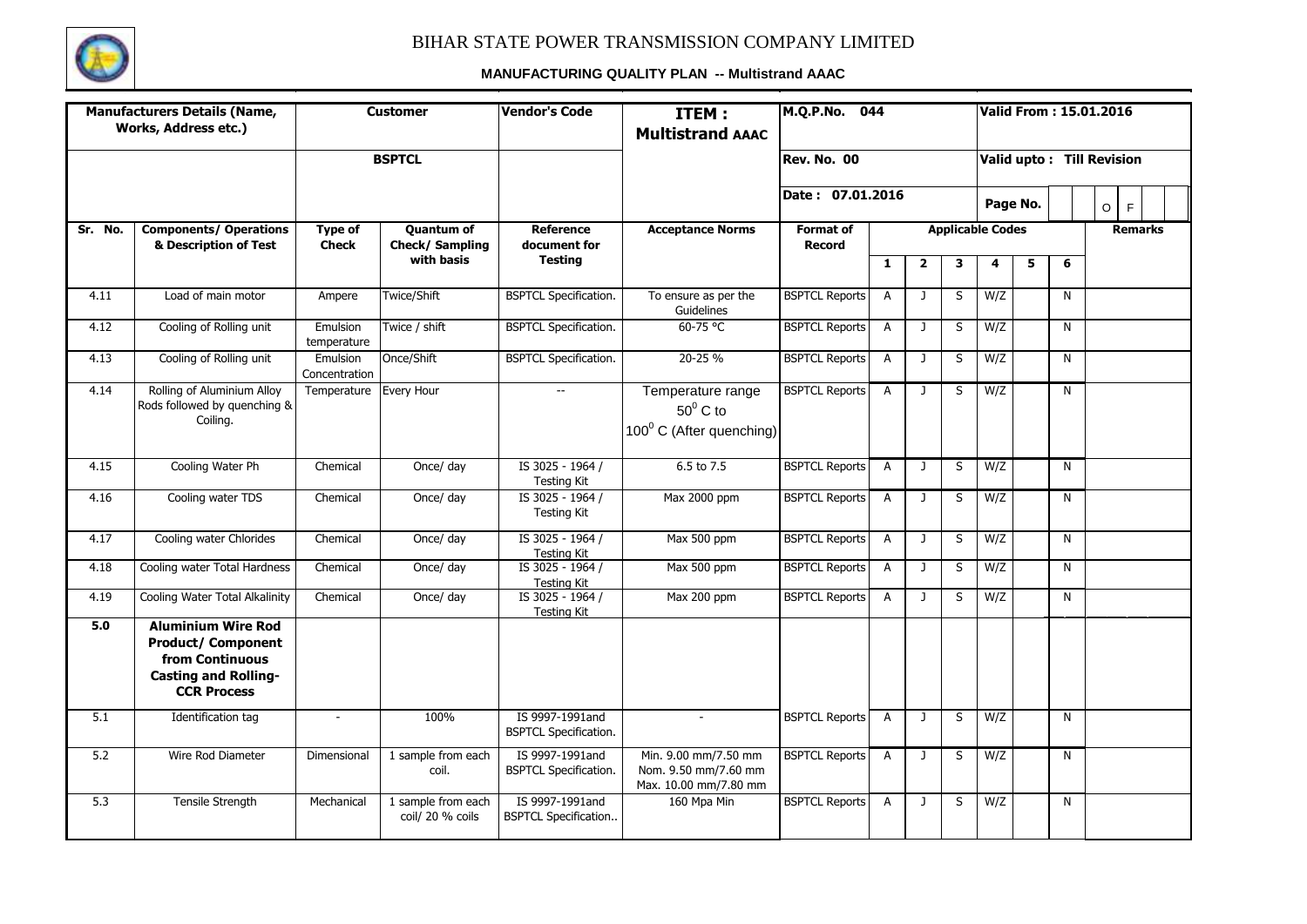

|                  | <b>Manufacturers Details (Name,</b><br>Works, Address etc.)                |                            | <b>Customer</b>                            | <b>Vendor's Code</b>                                | ITEM:<br><b>Multistrand AAAC</b>                                                                                                                                                          | M.Q.P.No.                         | 044            |                |   |                         |   |              | Valid From: 15.01.2016    |
|------------------|----------------------------------------------------------------------------|----------------------------|--------------------------------------------|-----------------------------------------------------|-------------------------------------------------------------------------------------------------------------------------------------------------------------------------------------------|-----------------------------------|----------------|----------------|---|-------------------------|---|--------------|---------------------------|
|                  |                                                                            |                            | <b>BSPTCL</b>                              |                                                     |                                                                                                                                                                                           | Rev. No. 00                       |                |                |   |                         |   |              | Valid upto: Till Revision |
|                  |                                                                            |                            |                                            |                                                     |                                                                                                                                                                                           | Date: 07.01.2016                  |                |                |   | Page No.                |   |              | F<br>$\circ$              |
| Sr. No.          | <b>Components/ Operations</b><br>& Description of Test                     | Type of<br><b>Check</b>    | <b>Ouantum of</b><br><b>Check/Sampling</b> | <b>Reference</b><br>document for                    | <b>Acceptance Norms</b>                                                                                                                                                                   | <b>Format of</b><br><b>Record</b> |                |                |   | <b>Applicable Codes</b> |   |              | <b>Remarks</b>            |
|                  |                                                                            |                            | with basis                                 | <b>Testing</b>                                      |                                                                                                                                                                                           |                                   | $\mathbf{1}$   | $\overline{2}$ | 3 | 4                       | 5 | 6            |                           |
| 5.4              | Elongation at break                                                        | Mechanical                 | 1 sample from each<br>coil/ 20 % coils     | IS 9997-1991 and<br><b>BSPTCL Specification.</b>    | 7% on 250 mm gauge<br>length.                                                                                                                                                             | <b>BSPTCL Reports</b>             | A              | $\mathbf{J}$   | S | W/Z                     |   | N            |                           |
| $\overline{5.5}$ | Conductivity                                                               | Electrical                 | 1 sample from each<br>coil/ 100 % coils    | IS 9997-1991                                        | Min 53% of IACS.                                                                                                                                                                          | <b>BSPTCL Reports</b>             | $\overline{A}$ | $\mathbf{J}$   | S | W/Z                     |   | N            |                           |
| 5.6              | Cleanliness and surface<br>smoothness                                      | Visual                     | 100% on each coil                          | IS 9997-1991 and<br><b>BSPTCL Specification.</b>    | The wire rod shall be smooth BSPTCL Reports<br>and free from pipes laps,<br>cracks, kinks, twists, scams &<br>other injurious defects within<br>the limits of good commercial<br>practice |                                   | $\overline{A}$ | $\mathbf{J}$   | S | W/Z                     |   | N            |                           |
| $\overline{5.7}$ | Winding                                                                    | Visual                     | 100% on each coil                          | IS 9997-1991 & IS<br>398(Part IV) & BSPTCL<br>Spec. | Shall be free from<br>entanglement                                                                                                                                                        | $\overline{a}$                    | A              | $\mathbf{J}$   | S | W/Z                     |   | N            |                           |
| 5.8              | Identification, Meter<br>Reading, Diameter & Surface<br>Checking of Spools | Visual &<br>Measurement    | 100%                                       | AILS/WI/OP-04C                                      | Shall be free from<br>stretch, wavyness &<br>entanglement                                                                                                                                 | <b>BSPTCL Reports</b>             | A              | J              | S | W/Z                     |   | $\mathsf{N}$ |                           |
| 5.9              | <b>Identification Tag</b>                                                  | $\mathcal{L}$              | 100%                                       | IS 398 Pt. 4 and<br><b>BSPTCL Spec.</b>             |                                                                                                                                                                                           | <b>BSPTCL Reports</b>             | $\overline{A}$ | $\mathbf{J}$   | S | W/Z                     |   | N            |                           |
| 6.0              | <b>Aluminium Alloy Drawn</b><br><b>Wire Process</b>                        |                            |                                            |                                                     |                                                                                                                                                                                           | <b>BSPTCL Reports</b>             |                |                |   |                         |   |              |                           |
| 6.1              | Verification of test status of<br>Coil and BL value                        | Record and<br>Traceability | 100%                                       | <b>BSPTCL Specification.</b>                        | $\overline{a}$                                                                                                                                                                            | <b>BSPTCL Reports</b>             | $\overline{A}$ | J              | S | W/Z                     |   | N            |                           |
| $6.2$            | Die set and die condition                                                  | Visual                     | Die set issue and<br>setting               | <b>BSPTCL Specification.</b>                        | Shall be free from defect                                                                                                                                                                 | <b>BSPTCL Reports</b>             | $\mathsf{A}$   | $\mathbf{J}$   | S | W/Z                     |   | N            |                           |
| 6.3              | Wire drawing Oil Quality                                                   | Visual                     | Once/Shift                                 | <b>BSPTCL Specification.</b>                        | Shall be free from excess<br>contamination                                                                                                                                                | <b>BSPTCL Reports</b>             | $\overline{A}$ | $\mathbf{J}$   | S | W/Z                     |   | $\mathsf{N}$ |                           |
| 6.4              | Wire drawing Oil                                                           | Temperature                | Once/Shift                                 | <b>BSPTCL Specification.</b>                        | $50 - 65 °C$                                                                                                                                                                              | <b>BSPTCL Reports</b>             | A              | J              | S | W/Z                     |   | $\mathsf{N}$ |                           |
| 6.5              | Wire drawing Oil flow                                                      | Visual                     | Once/ shift                                |                                                     | BSPTCL Specification. Shall be free from jamming of BSPTCL Reports<br>nozzles                                                                                                             |                                   | $\overline{A}$ | $\mathbf{J}$   | S | W/Z                     |   | $\mathsf{N}$ |                           |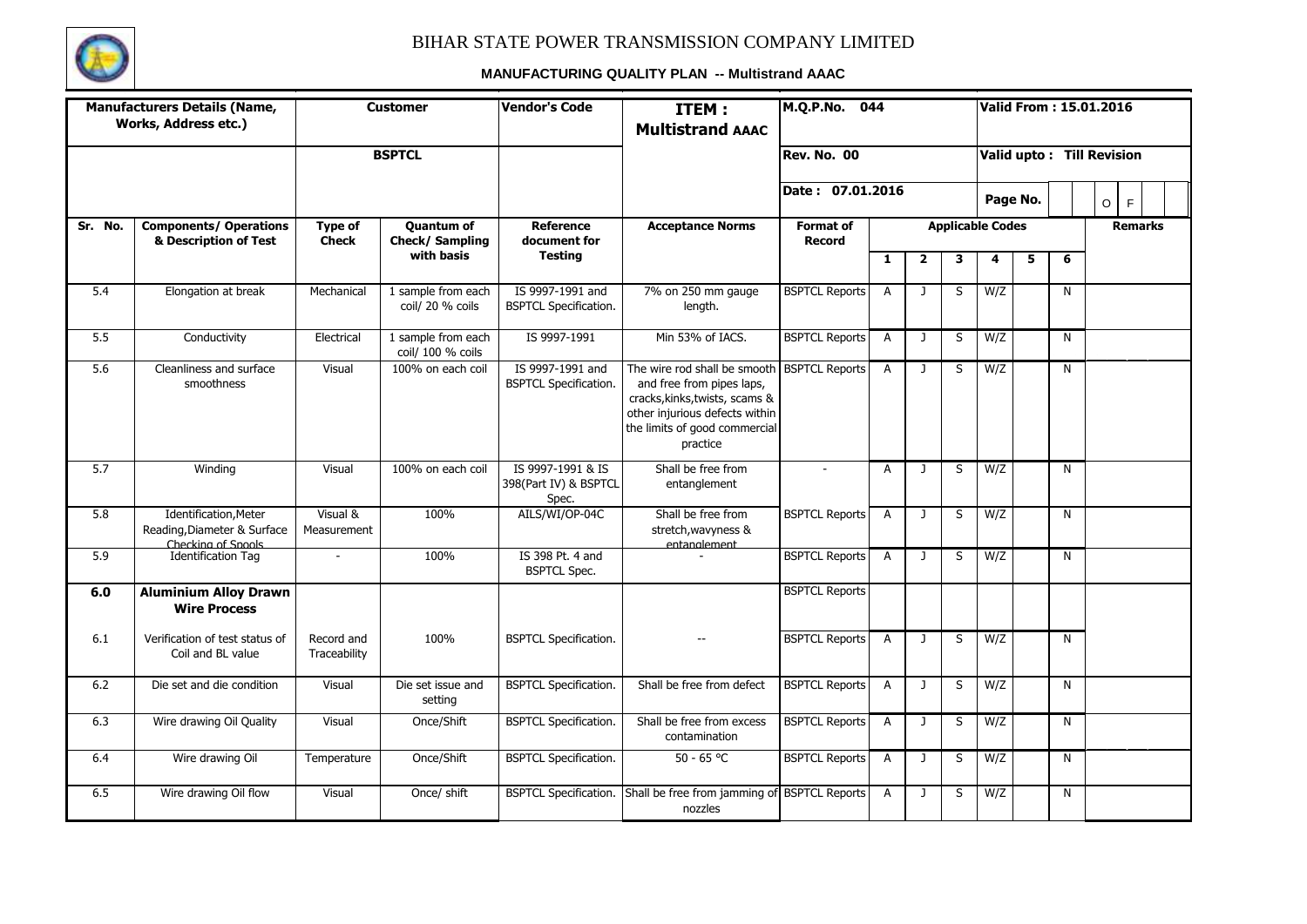

|         | <b>Manufacturers Details (Name,</b><br>Works, Address etc.)   |                  | <b>Customer</b>                            | <b>Vendor's Code</b>                       | ITEM:<br><b>Multistrand AAAC</b>                             | M.Q.P.No.<br>044                  |                |                         |   |                         | <b>Valid From: 15.01.2016</b> |              |         |   |                |  |
|---------|---------------------------------------------------------------|------------------|--------------------------------------------|--------------------------------------------|--------------------------------------------------------------|-----------------------------------|----------------|-------------------------|---|-------------------------|-------------------------------|--------------|---------|---|----------------|--|
|         |                                                               |                  | <b>BSPTCL</b>                              |                                            |                                                              | Rev. No. 00                       |                |                         |   |                         | Valid upto: Till Revision     |              |         |   |                |  |
|         |                                                               |                  |                                            |                                            |                                                              | Date: 07.01.2016                  |                |                         |   | Page No.                |                               |              | $\circ$ | F |                |  |
| Sr. No. | <b>Components/ Operations</b><br>& Description of Test        | Type of<br>Check | <b>Quantum of</b><br><b>Check/Sampling</b> | <b>Reference</b><br>document for           | <b>Acceptance Norms</b>                                      | <b>Format of</b><br><b>Record</b> |                |                         |   | <b>Applicable Codes</b> |                               |              |         |   | <b>Remarks</b> |  |
|         |                                                               |                  | with basis                                 | <b>Testing</b>                             |                                                              |                                   | 1              | $\overline{\mathbf{2}}$ | 3 | 4                       | 5                             | 6            |         |   |                |  |
| 6.6     | Capstan                                                       | Visual           | Once / Shift                               | <b>BSPTCL Specification.</b>               | Free from play                                               | <b>BSPTCL Reports</b>             | $\overline{A}$ | $\mathbf{J}$            | S | W/Z                     |                               | $\mathsf{N}$ |         |   |                |  |
| 6.7     | Capstan ring                                                  | Visual           | Once/ week                                 | <b>BSPTCL Specification.</b>               | Shall be free from surface<br>defect                         | <b>BSPTCL Reports</b>             | A              | J                       | S | W/Z                     |                               | N            |         |   |                |  |
| 6.8     | Wire tension                                                  | Physical         | Once / shift                               | <b>BSPTCL Specification.</b>               | Wire shall be free from<br>stretch                           | <b>BSPTCL Reports</b>             | A              | J                       | S | W/Z                     |                               | N            |         |   |                |  |
| 6.9     | Guide rollers and pulley                                      | Visual           | Once/ day                                  | <b>BSPTCL Specification.</b>               | Shall be free from surface<br>defect                         | <b>BSPTCL Reports</b>             | $\overline{A}$ | $\mathbf{J}$            | S | W/Z                     |                               | N            |         |   |                |  |
| 6.10    | Length counter working                                        | Visual           | Once/ week                                 | <b>BSPTCL Specification.</b>               | Shall be free from error                                     | <b>BSPTCL Reports</b>             | $\mathsf{A}$   | $\mathbf{J}$            | S | W/Z                     |                               | N            |         |   |                |  |
| 6.11    | Wire take-up tension                                          | Visual           | Once/Day                                   | <b>BSPTCL Specification.</b>               | Shall be free from stretch and BSPTCL Reports<br>wavyness    |                                   | A              | $\mathbf{J}$            | S | W/Z                     |                               | $\mathsf{N}$ |         |   |                |  |
| 6.12    | Winding of wire in the spool                                  | Visual           | 100%                                       | <b>BSPTCL Specification.</b>               | Shall be free from<br>entanglement                           | <b>BSPTCL Reports</b>             | $\overline{A}$ | $\mathbf{J}$            | S | W/Z                     |                               | $\mathsf{N}$ |         |   |                |  |
| 7.0     | <b>ALUMINIUM ALLOY</b><br><b>DRAWN WIRE BEFORE</b><br>AGEING. |                  |                                            |                                            |                                                              | <b>BSPTCL Reports</b>             |                |                         |   |                         |                               |              |         |   |                |  |
| 7.1     | Identification tag                                            |                  | 100%                                       | IS 398(Part-IV) and<br><b>BSPTCL Spec.</b> | AILS/R/OP - 15C                                              | <b>BSPTCL Reports</b>             | $\mathsf{A}$   | J                       | S | W/Z                     |                               | N            |         |   |                |  |
| 7.2     | Diameter of Drawn Aluminium<br>Wire                           | Dimensional      | One sample from<br>each spool              | IS 398(Part-IV) and<br><b>BSPTCL Spec.</b> | As per data sheet                                            | <b>BSPTCL Reports</b>             | A              | J                       | S | W/Z                     |                               | N            |         |   |                |  |
| 7.3     | Breaking Load/ Tensile<br>strength                            | Mechanical       | One sample from<br>each spool              | IS 398(Part-IV) and<br><b>BSPTCL Spec.</b> | Min. $-$ 27 KG/mm <sup>2</sup>                               | <b>BSPTCL Reports</b>             | $\overline{A}$ | $\mathbf{J}$            | S | W/Z                     |                               | N            |         |   |                |  |
| 7.4     | Resistivity                                                   | Electrical       | One sample from<br>each spool              | IS 398(Part-IV) and<br><b>BSPTCL Spec.</b> | Max. $-$ 34.5 Ohm-mm <sup>2</sup> /km<br>at $20^{\circ}$ C   | <b>BSPTCL Reports</b>             | $\mathsf{A}$   | $\mathbf{J}$            | S | W/Z                     |                               | N            |         |   |                |  |
| 7.5     | Surface and cleanliness                                       | Visual           | One sample from<br>each spool              | IS 398(Part-IV) and<br><b>BSPTCL Spec.</b> | Shall be free from<br>imperfection, fins, chips, dirt<br>etc | <b>BSPTCL Reports</b>             | $\overline{A}$ | J                       | S | W/Z                     |                               | N            |         |   |                |  |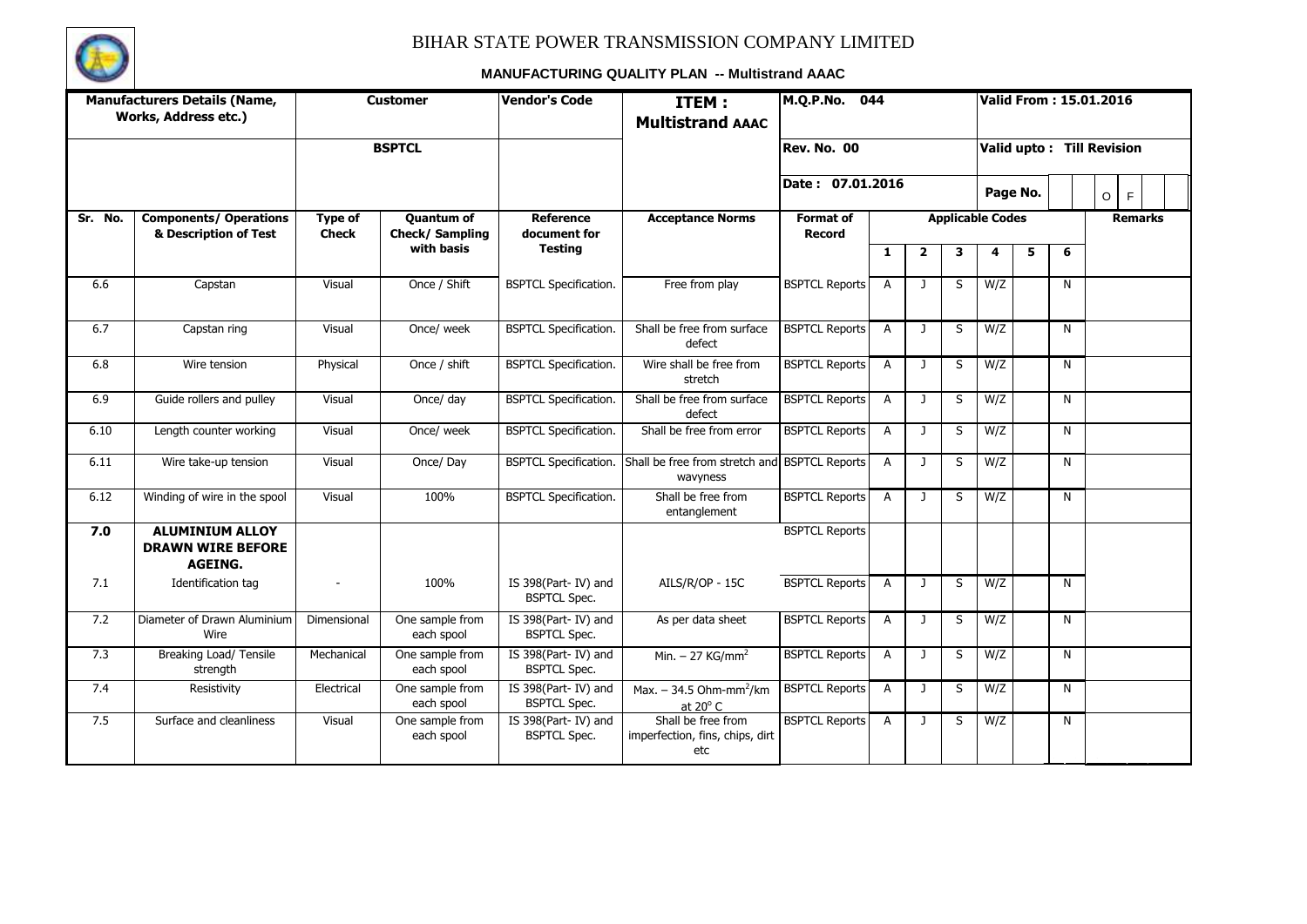

|         | <b>Manufacturers Details (Name,</b><br>Works, Address etc.)                                 |                         | <b>Customer</b>                        | <b>Vendor's Code</b>                       | ITEM:<br><b>Multistrand AAAC</b>                                                                                                                                        | M.Q.P.No. 044                     |                |                                                                |   |          |   |                                                            | <b>Valid From: 15.01.2016</b> |
|---------|---------------------------------------------------------------------------------------------|-------------------------|----------------------------------------|--------------------------------------------|-------------------------------------------------------------------------------------------------------------------------------------------------------------------------|-----------------------------------|----------------|----------------------------------------------------------------|---|----------|---|------------------------------------------------------------|-------------------------------|
|         |                                                                                             |                         | <b>BSPTCL</b>                          |                                            |                                                                                                                                                                         | <b>Rev. No. 00</b>                |                |                                                                |   |          |   | 6<br>N<br>N<br>$\mathsf{N}$<br>N<br>N<br>N<br>$\mathsf{N}$ | Valid upto: Till Revision     |
|         |                                                                                             |                         |                                        |                                            |                                                                                                                                                                         | Date: 07.01.2016                  |                |                                                                |   | Page No. |   |                                                            | F<br>$\circ$                  |
| Sr. No. | <b>Components/ Operations</b><br>& Description of Test                                      | Type of<br><b>Check</b> | <b>Quantum of</b><br>Check/Sampling    | <b>Reference</b><br>document for           | <b>Acceptance Norms</b>                                                                                                                                                 | <b>Format of</b><br><b>Record</b> |                | <b>Applicable Codes</b><br>$\mathbf{1}$<br>$\overline{2}$<br>3 |   |          |   |                                                            | <b>Remarks</b>                |
|         |                                                                                             |                         | with basis                             | <b>Testing</b>                             |                                                                                                                                                                         |                                   |                |                                                                |   | 4        | 5 |                                                            |                               |
| 8.0     | <b>ALUMINIUM ALLOY WIRE</b><br><b>AGEING PROCESS.</b>                                       |                         |                                        |                                            |                                                                                                                                                                         |                                   |                |                                                                |   |          |   |                                                            |                               |
| 8.1     | <b>Aluminium Alloy Wire</b><br><b>Ageing Process Time &amp;</b><br><b>Temprature during</b> | Temperature             | For every batch.                       | <b>Internal Plant Standard</b>             |                                                                                                                                                                         | <b>BSPTCL Reports</b>             | A              | $\mathbf{J}$                                                   | S | W/Z      |   |                                                            |                               |
| 9.0     | <b>ALUMINIUM ALLOY WIRE</b><br><b>AFTER AGEING.</b>                                         |                         |                                        |                                            |                                                                                                                                                                         |                                   |                |                                                                |   |          |   |                                                            |                               |
| 9.1     | Identification tags on every<br>wire from spool                                             |                         | 100%                                   | IS 398(Part-IV) and<br><b>BSPTCL Spec.</b> |                                                                                                                                                                         | <b>BSPTCL Reports</b>             | A              | $\mathbf{J}$                                                   | S | W/Z      |   |                                                            |                               |
| 9.2     | Surface Finish & Winding<br>(Visual Check)                                                  | Visual                  | 100% on each spool                     | IS 398 (IV) 1994 &<br><b>BSPTCL Spec.</b>  | The wire shall be smooth,<br>uniform &free from all<br>imperfections such as spills,<br>splits, scale, inclusion, die<br>marks, scratches, abrasions,<br>blowholes etc. | <b>BSPTCL Reports</b>             | $\overline{A}$ | $\mathbf{J}$                                                   | S | W/Z      |   |                                                            |                               |
| 9.3     | Diameter of drawn Aluminium<br>Alloy wire                                                   | Dimensional             | One sample from<br>each spool          | IS 398(Part-IV) and<br><b>BSPTCL Spec.</b> | As per data sheet                                                                                                                                                       | <b>BSPTCL Reports</b>             | $\overline{A}$ | $\mathbf{J}$                                                   | S | W/Z      |   |                                                            |                               |
| 9.4     | Breaking Load/Tensile Test                                                                  | Mechanical              | One sample from<br>each spool          | IS 398(Part-IV) and<br><b>BSPTCL Spec.</b> | As per data sheet                                                                                                                                                       | <b>BSPTCL Reports</b>             | $\mathsf{A}$   | $\mathbf{J}$                                                   | S | W/Z      |   |                                                            |                               |
| 9.5     | Resistance                                                                                  | Electrical              | One sample from<br>each spool          | IS 398(Part-IV) and<br><b>BSPTCL Spec.</b> | As per data sheet                                                                                                                                                       | <b>BSPTCL Reports</b>             | $\overline{A}$ | $\mathbf{J}$                                                   | S | W/Z      |   |                                                            |                               |
| 9.6     | <b>Wrapping Test</b>                                                                        | Mechanical              | One sample from<br>each spool          | IS 398(Part-IV) and<br><b>BSPTCL Spec.</b> | As per data sheet                                                                                                                                                       | <b>BSPTCL Reports</b>             | $\overline{A}$ | $\mathbf{J}$                                                   | S | W/Z      |   |                                                            |                               |
| 9.7     | Elongation                                                                                  | Mechanical              | One sample from<br>each spool          | IS 398(Part-IV) and<br><b>BSPTCL Spec.</b> | As per data sheet                                                                                                                                                       | <b>BSPTCL Reports</b>             | $\mathsf{A}$   | $\mathbf{J}$                                                   | S | W/Z      |   | N                                                          |                               |
| 9.8     | <b>MICRO Structure Test</b>                                                                 | Metallurgical           | 1 Sample per 40 MT<br>or part thereof. | <b>BSPTCL Spec.</b>                        | Fine Grains.                                                                                                                                                            |                                   | A              | $\mathbf{J}$                                                   | S | W/Z      |   | N                                                          |                               |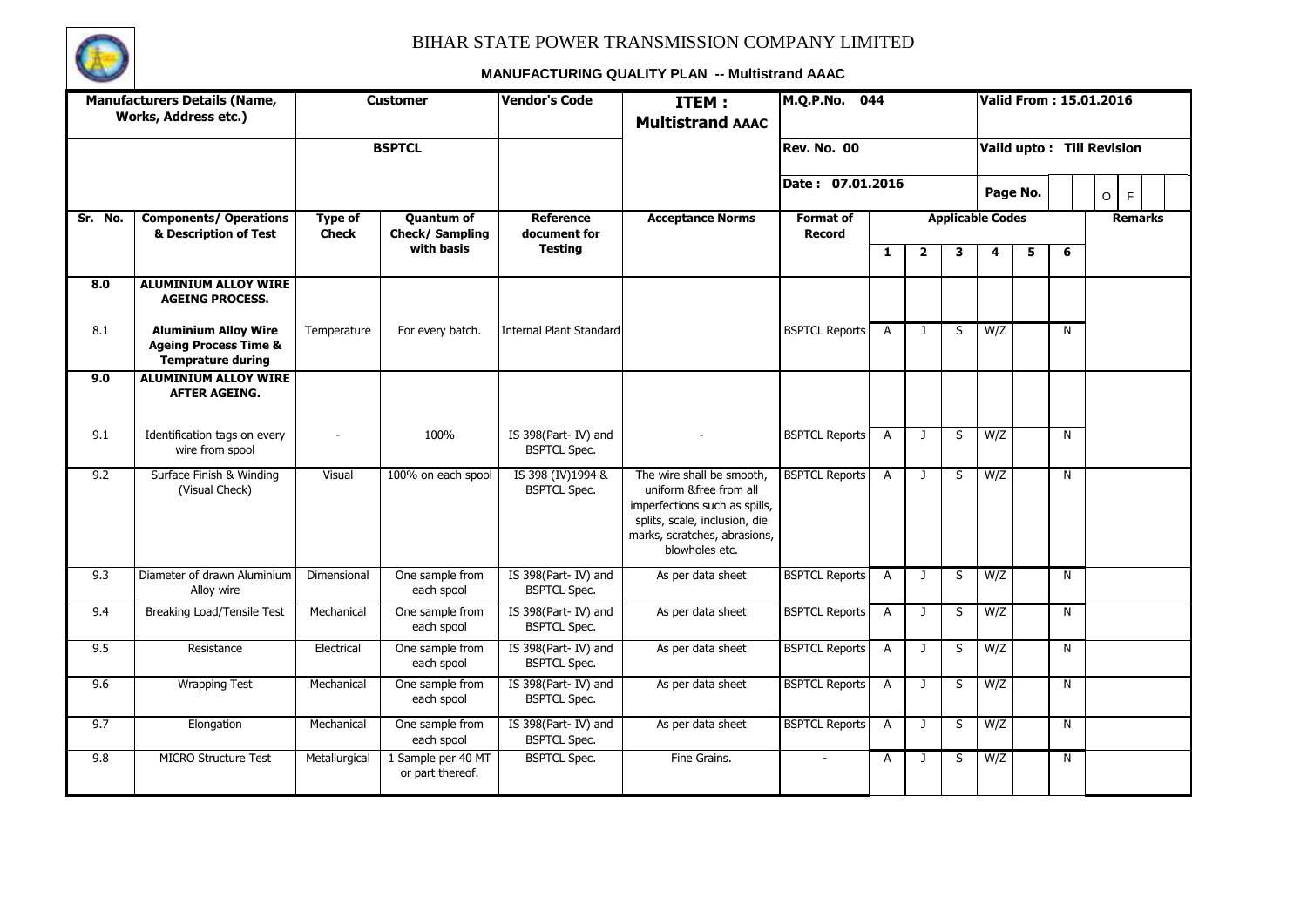

|         | <b>Manufacturers Details (Name,</b><br>Works, Address etc.) |                         | <b>Customer</b>                      | <b>Vendor's Code</b>                       | <b>ITEM:</b><br><b>Multistrand AAAC</b>                              | M.Q.P.No. 044                     |                |                |         |                         |                          |              | Valid From: 15.01.2016    |
|---------|-------------------------------------------------------------|-------------------------|--------------------------------------|--------------------------------------------|----------------------------------------------------------------------|-----------------------------------|----------------|----------------|---------|-------------------------|--------------------------|--------------|---------------------------|
|         |                                                             |                         | <b>BSPTCL</b>                        |                                            |                                                                      | <b>Rev. No. 00</b>                |                |                |         |                         |                          |              | Valid upto: Till Revision |
|         |                                                             |                         |                                      |                                            |                                                                      | Date: 07.01.2016                  |                |                |         |                         | Page No.                 |              | $\circ$<br>F              |
| Sr. No. | <b>Components/ Operations</b><br>& Description of Test      | Type of<br><b>Check</b> | <b>Quantum of</b><br>Check/ Sampling | <b>Reference</b><br>document for           | <b>Acceptance Norms</b>                                              | <b>Format of</b><br><b>Record</b> |                |                |         | <b>Applicable Codes</b> |                          |              | <b>Remarks</b>            |
|         |                                                             |                         | with basis                           | <b>Testing</b>                             |                                                                      |                                   | $\mathbf{1}$   | $\overline{2}$ | 3       | 4                       | 5                        | 6            |                           |
| 10.0    | <b>Final Conductor</b><br><b>Stranding Process</b>          |                         |                                      |                                            |                                                                      |                                   |                |                |         |                         |                          |              |                           |
| 10.1    | Spool identification and<br>loading                         |                         | 100%                                 | IS 398(Part-IV) and<br><b>BSPTCL Spec.</b> |                                                                      | <b>BSPTCL Reports</b>             | A              | $\mathbf{J}$   | S       | W/Z                     |                          | N            |                           |
| 10.2    | Spool Brake tension                                         | Physical                | Twice/ Load                          | <b>BSPTCL Spec.</b>                        | Shall be free from excessive   BSPTCL Reports<br>tension and stretch |                                   | $\overline{A}$ | $\mathbf{J}$   | S       | W/Z                     | $\sim$                   | N            |                           |
| 10.3    | Size of Nylon bushes                                        | Physical                | Once per shift                       | <b>BSPTCL Spec.</b>                        | Shall be free from excessive<br>tension and stretch                  | <b>BSPTCL Reports</b>             | $\overline{A}$ | $\mathbf{J}$   | S       | W/Z                     | $\sim$                   | N            |                           |
| 10.4    | Condition of Nylon bushes                                   | Physical                | Twice/ Load                          | <b>BSPTCL Spec.</b>                        | Shall be free from damage<br>and jamming                             | <b>BSPTCL Reports</b>             | A              | J              | S       | W/Z                     |                          | N            |                           |
| 10.5    | Rollers and pulley                                          | Physical                | Once per shift                       | <b>BSPTCL Spec.</b>                        | Shall be free from jamming<br>and surface defect                     | <b>BSPTCL Reports</b>             | $\overline{A}$ | $\mathbf{J}$   | S       | W/Z                     | $\sim$                   | $\mathsf{N}$ |                           |
| 10.6    | Gears for lay setting                                       | Physical                | At the beginning of<br>change over   | <b>BSPTCL Spec.</b>                        | As per data sheet                                                    | <b>BSPTCL Reports</b>             | $\overline{A}$ | $\mathbf{J}$   | S       | W/Z                     | $\sim$                   | N            |                           |
| 10.7    | Length counter working                                      | Physical                | Once per shift                       | <b>BSPTCL Spec.</b>                        | Counter wheel shall be free<br>from defect and error                 | <b>BSPTCL Reports</b>             | $\overline{A}$ | $\mathbf{J}$   | S       | W/Z                     | $\sim$                   | N            |                           |
| 10.8    | Capstan surface                                             | Visual                  | Once/ week                           | <b>BSPTCL Spec.</b>                        | Shall be free from surface<br>defect                                 | <b>BSPTCL Reports</b>             | $\overline{A}$ | $\mathbf{J}$   | S       | W/Z                     | $\mathcal{L}$            | N            |                           |
| 10.9    | Guide rollers                                               | Visual                  | Once per shift                       | <b>BSPTCL Spec.</b>                        | Shall be free from surface<br>defect and jamming                     | <b>BSPTCL Reports</b>             | $\overline{A}$ | $\mathbf{J}$   | S       | W/Z                     | $\sim$                   | $\mathsf{N}$ |                           |
| 10.10   | Traversing unit                                             | Visual                  | Once per shift                       | <b>BSPTCL Spec.</b>                        | Shall be free from jamming                                           | <b>BSPTCL Reports</b>             | $\overline{A}$ | $\mathbf{J}$   | S       | W/Z                     | $\overline{\phantom{a}}$ | N            |                           |
| 10.11   | <b>Takeup Tension</b>                                       | Physical                | Once /shift                          | <b>BSPTCL Spec.</b>                        | Shall be free from excessive<br>tension and stretch                  | <b>BSPTCL Reports</b>             | $\overline{A}$ | $\mathbf{J}$   | S       | W/Z                     | $\sim$                   | N            |                           |
| 10.12   | Lay Ratio/ Direction &<br>Compactness                       | Physical                | During each set up                   | IS 398(Part-IV) and<br><b>BSPTCL Spec.</b> | As per Data Sheet                                                    | <b>BSPTCL Reports</b>             | A              | J              | S       | W/Z                     | $\sim$                   | N            |                           |
| 10.13   | Winding of conductor in drum                                | Visual                  | 100%                                 | <b>BSPTCL Spec.</b>                        | Shall be smooth and uniform                                          | <b>BSPTCL Reports</b>             | $\overline{A}$ | J              | $\sf S$ | W/Z                     | $\overline{\phantom{a}}$ | N            |                           |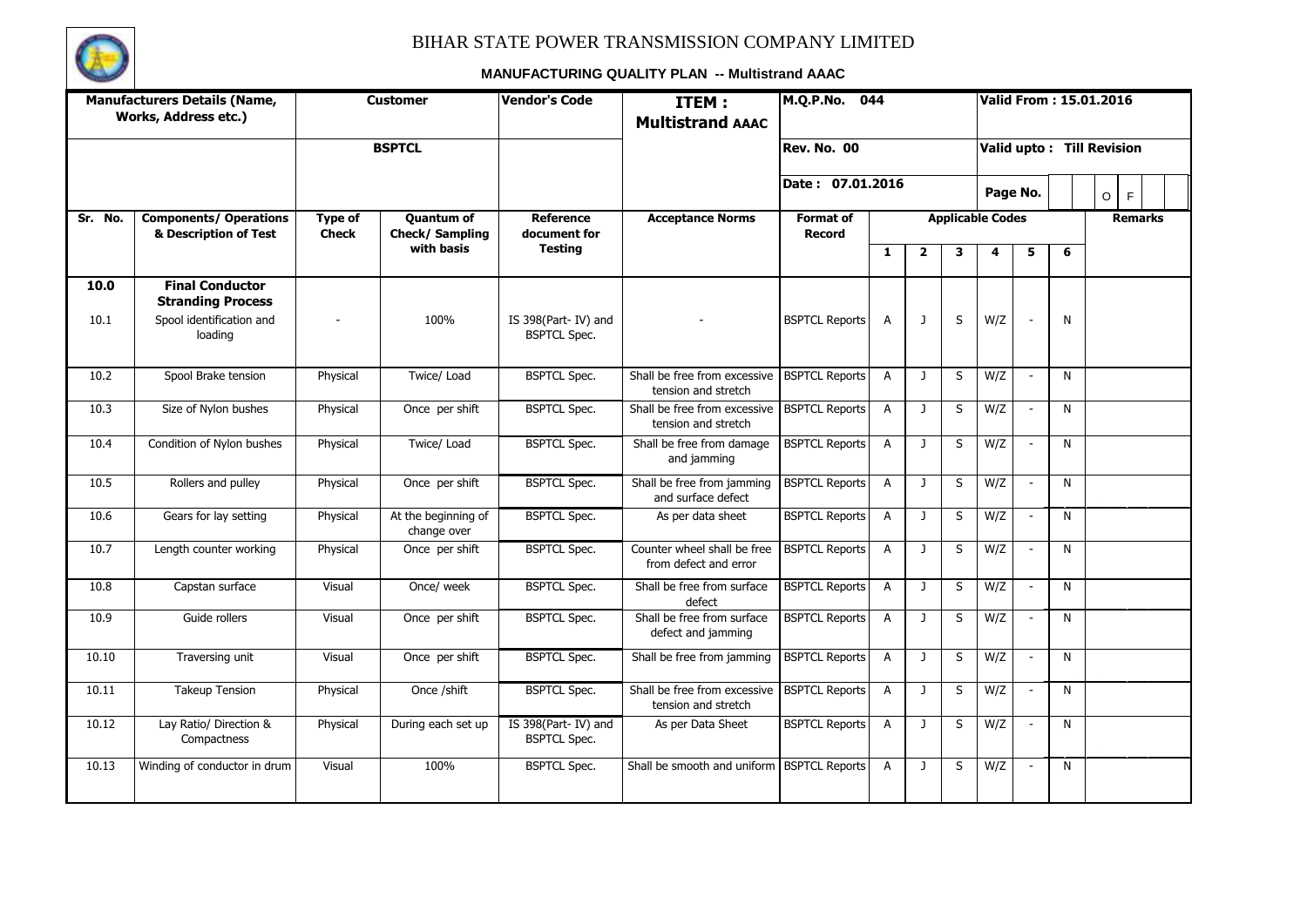

|         | <b>Manufacturers Details (Name,</b><br>Works, Address etc.) |                         | <b>Customer</b>                     | <b>Vendor's Code</b>                       | ITEM:<br><b>Multistrand AAAC</b>                                                                                                                                                                                                                                                                            | M.Q.P.No. 044                     |                |                |   |                         |              |              | Valid From: 15.01.2016    |
|---------|-------------------------------------------------------------|-------------------------|-------------------------------------|--------------------------------------------|-------------------------------------------------------------------------------------------------------------------------------------------------------------------------------------------------------------------------------------------------------------------------------------------------------------|-----------------------------------|----------------|----------------|---|-------------------------|--------------|--------------|---------------------------|
|         |                                                             |                         | <b>BSPTCL</b>                       |                                            |                                                                                                                                                                                                                                                                                                             | <b>Rev. No. 00</b>                |                |                |   |                         |              |              | Valid upto: Till Revision |
|         |                                                             |                         |                                     |                                            |                                                                                                                                                                                                                                                                                                             | Date: 07.01.2016                  |                |                |   |                         | Page No.     |              | $\circ$<br>F              |
| Sr. No. | <b>Components/ Operations</b><br>& Description of Test      | Type of<br><b>Check</b> | <b>Quantum of</b><br>Check/Sampling | <b>Reference</b><br>document for           | <b>Acceptance Norms</b>                                                                                                                                                                                                                                                                                     | <b>Format of</b><br><b>Record</b> |                |                |   | <b>Applicable Codes</b> |              |              | <b>Remarks</b>            |
|         |                                                             |                         | with basis                          | <b>Testing</b>                             |                                                                                                                                                                                                                                                                                                             |                                   | 1              | $\overline{2}$ | 3 | 4                       | 5            | 6            |                           |
| 10.14   | <b>Check for Joints</b>                                     | Visual                  | 100 % on each drum                  | IS 398(Part-IV) and<br><b>BSPTCL Spec.</b> | There shall be <b>NO JOINT</b> in BSPTCL Reports<br>on the outermost laver.<br>Joints are allowed in inner<br>layers but no two such joints<br>shall be less than 15 meters<br>apart in completed<br>conductor.                                                                                             |                                   | $\overline{A}$ | J              | S | W/Z                     |              | $\mathsf{N}$ |                           |
| 10.15   | Quality of Joints                                           | Visual                  | Each joint                          | IS 398(Part-IV) and<br><b>BSPTCL Spec.</b> | Shall be approved by Shift<br>Supervisor                                                                                                                                                                                                                                                                    | <b>BSPTCL Reports</b>             | $\overline{A}$ | $\mathbf{J}$   | S | W/Z                     | $\sim$       | $\mathsf{N}$ |                           |
| 10.16   | Conductor end preparation                                   | Visual                  | 100%                                | AILS/WI/OP-13C                             | Shall be properly tied and<br>secured by                                                                                                                                                                                                                                                                    | <b>BSPTCL Reports</b>             | A              | $\mathbf{J}$   | S | W/Z                     | $\mathbb{L}$ | $\mathsf{N}$ |                           |
| 10.17   | Surface smoothness of<br>Strands and stranded<br>conductor  | Visual                  | 100%                                | IS 398(Part-IV) and<br><b>BSPTCL Spec.</b> | The finished conductor shall   BSPTCL Reports<br>be smooth, compact, uniform<br>and free from all<br>imperfections including kinks<br>(protrusion of wires), wires<br>cross over, over riding,<br>looseness (wire being<br>dislocated by finger/hand<br>pressure and or unusual<br>bangle noise on tapping) |                                   | $\overline{A}$ | $\mathbf{J}$   | S | W/Z                     | $\sim$       | $\mathsf{N}$ |                           |
| 10.18   | Surface cleanliness                                         | Visual                  | 100%                                | IS 398(Part-IV) and<br><b>BSPTCL Spec.</b> | Medium grade Kraft/crepe<br>paper/ polythene sheet shall<br>be used in between the<br>layers of conductor. After<br>reeling the conductor, the<br>exposed surface of the<br>outermost layer of conductor<br>shall be wrapped with water<br>proof thick bituminized paper<br>or polythene                    | $\sim$                            | A              | J              | S | W/Z                     | $\sim$       | $\mathsf{N}$ |                           |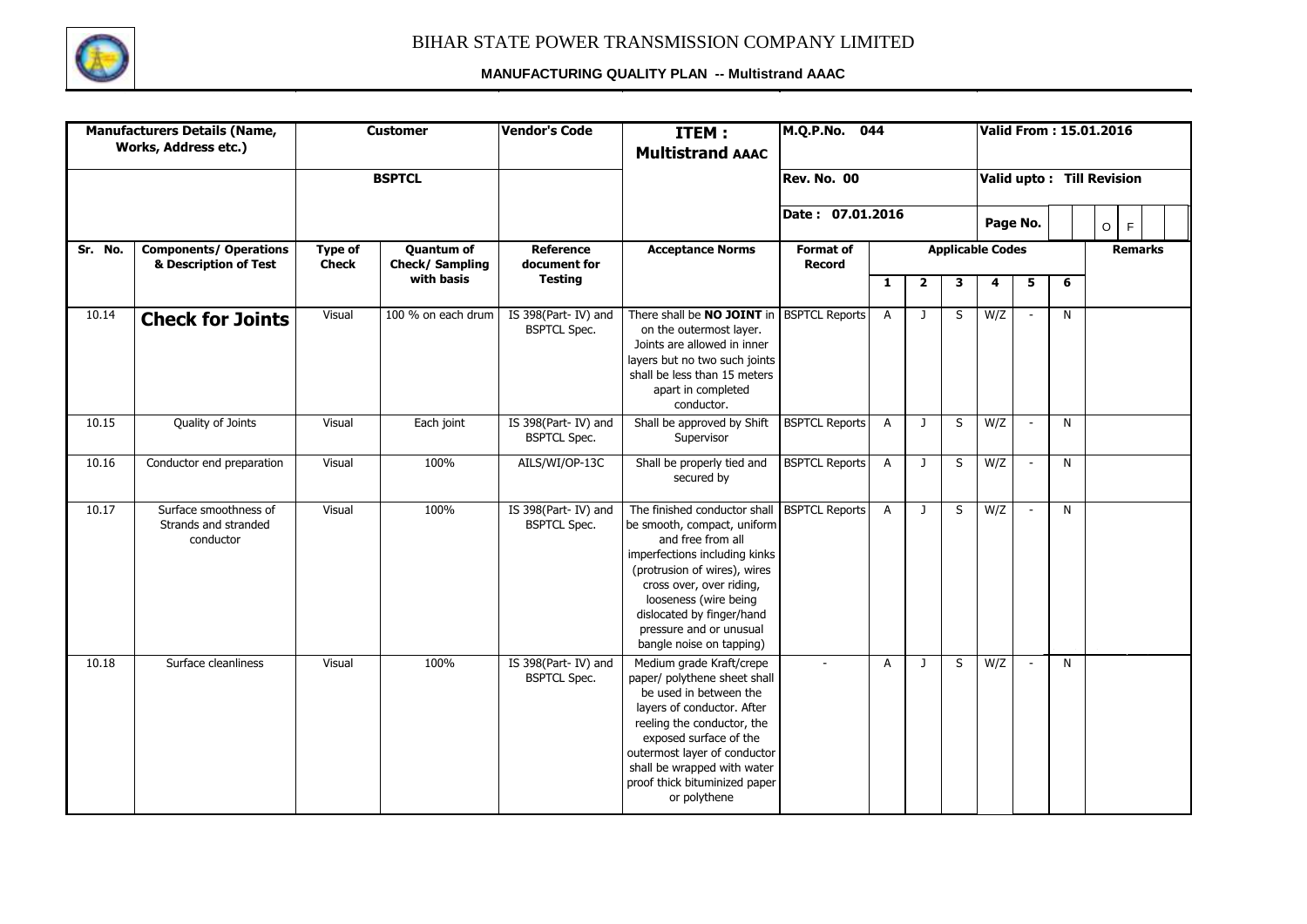

|         | <b>Manufacturers Details (Name,</b><br>Works, Address etc.)                             |                         | <b>Customer</b>                                      | <b>Vendor's Code</b>                        | <b>ITEM:</b><br><b>Multistrand AAAC</b>                          | M.Q.P.No. 044                     |                |              |   |                              |                          |   | <b>Valid From: 15.01.2016</b> |
|---------|-----------------------------------------------------------------------------------------|-------------------------|------------------------------------------------------|---------------------------------------------|------------------------------------------------------------------|-----------------------------------|----------------|--------------|---|------------------------------|--------------------------|---|-------------------------------|
|         |                                                                                         |                         | <b>BSPTCL</b>                                        |                                             |                                                                  | <b>Rev. No. 00</b>                |                |              |   |                              |                          |   | Valid upto: Till Revision     |
|         |                                                                                         |                         |                                                      |                                             |                                                                  | Date: 07.01.2016                  |                |              |   |                              | Page No.                 |   | $\circ$<br>F                  |
| Sr. No. | <b>Components/ Operations</b><br>& Description of Test                                  | Type of<br><b>Check</b> | <b>Quantum of</b><br>Check/ Sampling<br>with basis   | <b>Reference</b><br>document for<br>Testing | <b>Acceptance Norms</b>                                          | <b>Format of</b><br><b>Record</b> | $\mathbf{1}$   | $\mathbf{2}$ | 3 | <b>Applicable Codes</b><br>4 | 5                        | 6 | <b>Remarks</b>                |
| C.      | <b>Section: FINAL TESTING</b>                                                           |                         |                                                      |                                             |                                                                  |                                   |                |              |   |                              |                          |   |                               |
| 11.0    | <b>Routine Test on</b><br><b>Finished Conductor</b>                                     |                         |                                                      |                                             |                                                                  |                                   |                |              |   |                              |                          |   |                               |
| 11.1    | All acceptance tests as per<br>clause no. 12.0                                          | $\mathcal{L}$           | 20 % of the drums                                    | IS 398(Part-IV) and<br><b>BSPTCL Spec.</b>  | Shall pass all the<br>requirements.                              | <b>BSPTCL Reports</b>             | A              | J            | S | W/Z                          | $\overline{\phantom{a}}$ | N |                               |
| 11.2    | Check for Joints, Surface<br>condition of strands and<br>stranded conductor.            | $\mathcal{L}$           | 20 % of the drums                                    | IS 398(Part-IV) and<br><b>BSPTCL Spec.</b>  | Shall pass all the<br>requirements.                              | <b>BSPTCL Reports</b>             | $\overline{A}$ | $\mathbf{J}$ | S | W/Z                          | $\sim$                   | N |                               |
| 11.3    | Declaration of Finished Goods.                                                          | $\equiv$                | $\overline{\phantom{a}}$                             | $\sim$                                      | Shall be Accepted by Quality<br>Control and Production<br>Deppt. | <b>BSPTCL Reports</b>             | $\overline{A}$ | $\mathbf{J}$ | S | W/Z                          |                          | N |                               |
| 12.0    | <b>Acceptance Tests of</b><br><b>Finished Conductor.</b>                                |                         |                                                      |                                             |                                                                  | <b>BSPTCL Reports</b>             |                |              |   |                              |                          |   |                               |
| 12.1    | Lay Ratio/ Direction &<br>Compactness                                                   | Physical                | One sample from<br>every 10 drums or<br>part thereof | IS 398(Part-IV) and<br><b>BSPTCL Spec.</b>  | As per Data Sheet                                                | <b>BSPTCL Reports</b>             | A              | J            | U | W/Z                          | $\sim$                   | Y |                               |
| 13.0    | <b>Acceptance Tests on</b><br><b>Aluminium strands of</b><br><b>Finished Conductor.</b> |                         |                                                      |                                             |                                                                  | <b>BSPTCL Reports</b>             |                |              |   |                              |                          |   |                               |
| 13.1    | Lay Ratio/ Direction &<br>Compactness                                                   | Physical                | One sample from<br>every 10 drums or<br>part thereof | IS 398(Part-IV) and<br><b>BSPTCL Spec.</b>  | As per Data Sheet                                                | <b>BSPTCL Reports</b>             | A              | $\mathbf{J}$ | U | W/Z                          | $\overline{\phantom{a}}$ | Y |                               |
| 13.2    | Diameter of Aluminium<br>strands                                                        | Dimensional             | One sample from<br>every 10 drums or<br>part thereof | IS 398(Part-IV) and<br><b>BSPTCL Spec.</b>  | As per Data Sheet                                                | <b>BSPTCL Reports</b>             | $\overline{A}$ | J            | U | W/Z                          | $\sim$                   | Y |                               |
| 13.3    | Breaking Load/ Tensile<br>strength                                                      | Mechanical              | One sample from<br>every 10 drums or<br>part thereof | IS 398(Part-IV) and<br><b>BSPTCL Spec.</b>  | As per Data Sheet                                                | <b>BSPTCL Reports</b>             | A              | J            | U | W/Z                          | $\sim$                   | Y |                               |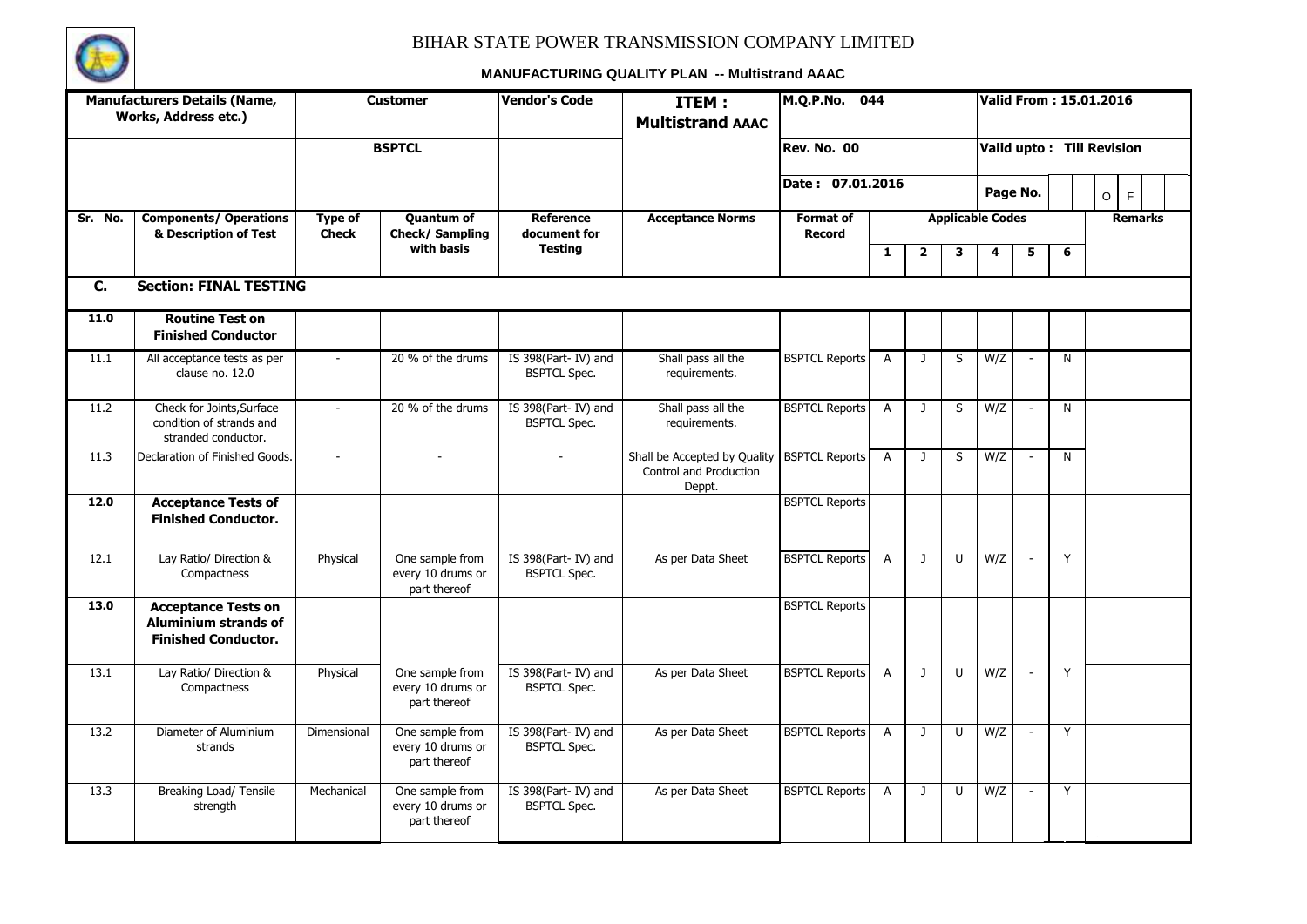

|              | <b>Manufacturers Details (Name,</b><br>Works, Address etc.)                                                                      |                                | <b>Customer</b>                                      | <b>Vendor's Code</b>                       | ITEM:<br><b>Multistrand AAAC</b>                                                                                                                                                                                                                          | M.Q.P.No.                         | 044            |              |        |                         |                          |   | Valid From: 15.01.2016    |
|--------------|----------------------------------------------------------------------------------------------------------------------------------|--------------------------------|------------------------------------------------------|--------------------------------------------|-----------------------------------------------------------------------------------------------------------------------------------------------------------------------------------------------------------------------------------------------------------|-----------------------------------|----------------|--------------|--------|-------------------------|--------------------------|---|---------------------------|
|              |                                                                                                                                  |                                | <b>BSPTCL</b>                                        |                                            |                                                                                                                                                                                                                                                           | <b>Rev. No. 00</b>                |                |              |        |                         |                          |   | Valid upto: Till Revision |
|              |                                                                                                                                  |                                |                                                      |                                            |                                                                                                                                                                                                                                                           | Date: 07.01.2016                  |                |              |        |                         | Page No.                 |   | $\circ$<br>F              |
| Sr. No.      | <b>Components/ Operations</b><br>& Description of Test                                                                           | <b>Type of</b><br><b>Check</b> | <b>Quantum of</b><br>Check/ Sampling                 | <b>Reference</b><br>document for           | <b>Acceptance Norms</b>                                                                                                                                                                                                                                   | <b>Format of</b><br><b>Record</b> |                |              |        | <b>Applicable Codes</b> |                          |   | <b>Remarks</b>            |
|              |                                                                                                                                  |                                | with basis                                           | <b>Testing</b>                             |                                                                                                                                                                                                                                                           |                                   | 1              | $\mathbf{2}$ | 3      | 4                       | 5                        | 6 |                           |
| 13.4         | Resistance                                                                                                                       | Electrical                     | One sample from<br>every 10 drums or<br>part thereof | IS 398(Part-IV) and<br><b>BSPTCL Spec.</b> | As per Data Sheet                                                                                                                                                                                                                                         | <b>BSPTCL Reports</b>             | $\overline{A}$ | J            | U      | W/Z                     | $\overline{\phantom{a}}$ | Y |                           |
| 13.5         | <b>Wrapping Test</b>                                                                                                             | Mechanical                     | One sample from<br>every 10 drums or<br>part thereof | IS 398(Part-IV) and<br><b>BSPTCL Spec.</b> | As per Data Sheet                                                                                                                                                                                                                                         | <b>BSPTCL Reports</b>             | $\overline{A}$ | $\mathbf{J}$ | $\cup$ | W/Z                     | $\omega$                 | Y |                           |
| 13.6         | UTS test on welded joints of<br>Aluminium strands by cold<br>pressure butt welding<br>machine                                    | Mechanical                     | 5 samples from each<br>lot                           | IS 398(Part-IV) and<br><b>BSPTCL Spec.</b> | As per Data Sheet                                                                                                                                                                                                                                         | $\overline{a}$                    | A              | $\mathbf{J}$ | U      | W/Z                     | $\overline{\phantom{a}}$ | Y |                           |
| 14.0<br>14.1 | Length measurement of<br><b>Finished Conductor</b><br>Check for joints, surface finish<br>and length measurement by<br>rewinding | Visual &<br>Measurement        | One sample from<br>every 10 drums or<br>part thereof | IS 398(Part-IV) and<br><b>BSPTCL Spec.</b> | No scale on the surface and<br>the surface shall be free from<br>any imperfections. No joint<br>on the outermost layer.<br>The Conductor length should<br>be as per the approved drum<br>drawing /Technical<br>specification and Offered<br>packing list. | Inspn. Report                     | A              | J            | $\cup$ | W/Z                     | $\sim$                   | Y |                           |
| 15.0         | <b>Wooden Drums and</b><br>packing materials                                                                                     |                                |                                                      |                                            |                                                                                                                                                                                                                                                           |                                   |                |              |        |                         |                          |   |                           |
| 15.1         | Dimensional check of wooden<br>drums                                                                                             | Dimensional                    | 100%                                                 | approved Drum<br>drawing                   | IS: 1778 & BSPTCL As per BSPTCL Specification.                                                                                                                                                                                                            | Inspn. Report                     | A              | J            | U      | W/Z                     | $\sim$                   | Y |                           |
| 15.2         | <b>Barrel Batten Test</b>                                                                                                        | Mechanical                     | One sample from<br>every 10 drums or<br>part thereof | IS 1778                                    | Barrel Baten strength Min.<br>300 Kgf.                                                                                                                                                                                                                    | Inspn. Report                     | Α              | J            | U      | W/Z                     | $\sim$                   | Y |                           |
| 15.3         | Test on Packing paper<br>and plastic.                                                                                            | Chemical                       | One sample from<br>batch                             | $\overline{\phantom{a}}$                   | Chloride - 0.05 % max.,<br>Sulphate- 0.25 % max.,<br>Copper - 0.01 % Max.,<br>pH-5.5 to 7.5                                                                                                                                                               | Independent<br>Lab. Report        | A              | J            | $\cup$ | W/Z                     | $\sim$                   | Y |                           |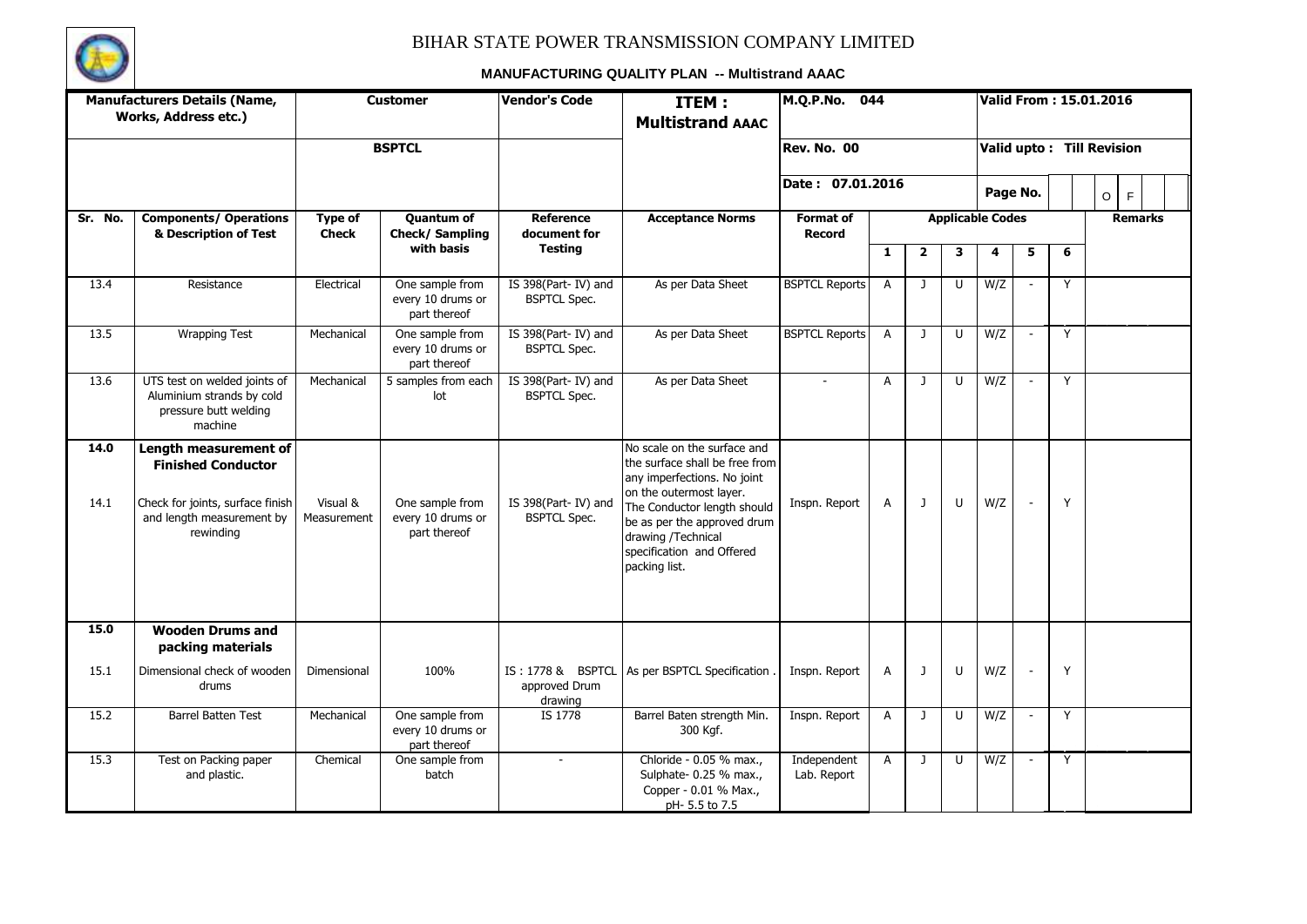

|         | <b>Manufacturers Details (Name,</b><br>Works, Address etc.)                     |                         | <b>Customer</b>                     | <b>Vendor's Code</b>                                                    | <b>ITEM:</b><br><b>Multistrand AAAC</b>                                                                                                                                                                                                                                                    | M.Q.P.No.                         | 044            |              |              |                         |                          |                | Valid From: 15.01.2016    |
|---------|---------------------------------------------------------------------------------|-------------------------|-------------------------------------|-------------------------------------------------------------------------|--------------------------------------------------------------------------------------------------------------------------------------------------------------------------------------------------------------------------------------------------------------------------------------------|-----------------------------------|----------------|--------------|--------------|-------------------------|--------------------------|----------------|---------------------------|
|         |                                                                                 |                         | <b>BSPTCL</b>                       |                                                                         |                                                                                                                                                                                                                                                                                            | Rev. No. 00                       |                |              |              |                         |                          |                | Valid upto: Till Revision |
|         |                                                                                 |                         |                                     |                                                                         |                                                                                                                                                                                                                                                                                            | Date: 07.01.2016                  |                |              |              | Page No.                |                          |                | $\mathsf F$<br>$\circ$    |
| Sr. No. | <b>Components/ Operations</b><br>& Description of Test                          | Type of<br><b>Check</b> | <b>Quantum of</b><br>Check/Sampling | <b>Reference</b><br>document for                                        | <b>Acceptance Norms</b>                                                                                                                                                                                                                                                                    | <b>Format of</b><br><b>Record</b> |                |              |              | <b>Applicable Codes</b> |                          |                | <b>Remarks</b>            |
|         |                                                                                 |                         | with basis                          | <b>Testing</b>                                                          |                                                                                                                                                                                                                                                                                            |                                   | $\mathbf{1}$   | $\mathbf{2}$ | 3            | 4                       | 5                        | 6              |                           |
| 15.4    | Test on Adhesive Glue                                                           | Chemical                | 100%                                | $\sim$                                                                  | Chloride - 0.05 % max.,<br>Sulphate- 0.25 % max.,<br>Copper - 0.01 % Max.,<br>pH- 5.5 to 7.5                                                                                                                                                                                               | Independent<br>Lab. Report        | $\overline{D}$ | L            | $\mathsf{V}$ | Z                       | $\sim$                   | $\overline{N}$ |                           |
| 15.5    | Test on Bitumen                                                                 | Chemical                | 100%                                | $\overline{a}$                                                          | Chloride - 0.05 % max.,<br>Sulphate- 0.25 % max.,<br>Copper - 0.01 % Max.,<br>pH-5.5 to 7.5                                                                                                                                                                                                | Independent<br>Lab. Report        | D              | L            | $\vee$       | Z                       | $\overline{\phantom{a}}$ | $\mathsf{N}$   |                           |
| 15.6    | Visual check of wooden drums                                                    | Visual                  | 100%                                | IS: 1778 & BSPTCL<br>approved Drum<br>drawing & BSPTCL<br>specification | The inner cheek of the<br>flanges & drum barrels<br>surface shall be painted with<br>Bitumen based paint. Before<br>reeling, card board or double<br>corrugated or Thick<br>bituminized water proof<br>bamboo paper shall be<br>secured to the drum barrel<br>and inside of the flanges of | Inspn. Report                     | A              | $\mathbf{J}$ | $\cup$       | W/Z                     | $\omega$                 | Y              |                           |
| 16.0    | Packing, Marking and<br><b>Dispatch</b>                                         |                         |                                     |                                                                         |                                                                                                                                                                                                                                                                                            |                                   |                |              |              |                         |                          |                |                           |
| 16.1    | Application of water proof<br>paper                                             | Visual                  | 100%                                | <b>BSPTCL Spec.</b>                                                     | <b>BSPTCL Spec.</b>                                                                                                                                                                                                                                                                        | Inspn. Report                     | Α              | J            | U            | W/Z                     | $\overline{\phantom{a}}$ | Y              |                           |
| 16.2    | Packing of drum with external<br>laggings                                       | Visual                  | 100%                                | IS: 1778 & BSPTCL<br>approved Drum<br>drawing                           | <b>BSPTCL Spec.</b>                                                                                                                                                                                                                                                                        | Inspn. Report                     | Α              | $\mathbf{J}$ | U            | W/Z                     | $\overline{\phantom{a}}$ | Y              |                           |
| 16.3    | Binders over externl laggings.                                                  | Visual                  | 100%                                | IS: 1778 & BSPTCL<br>approved Drum<br>drawing                           | <b>BSPTCL Spec.</b>                                                                                                                                                                                                                                                                        | Inspn. Report                     | A              | $\mathbf{J}$ | $\cup$       | W/Z                     | $\sim$                   | Y              |                           |
| 16.4    | Distance between outermost<br>layer and inner surface of<br>protective laggings | Visual                  | 100%                                | <b>BSPTCL Spec.</b>                                                     | <b>BSPTCL Spec.</b><br>$(Min - 75mm)$                                                                                                                                                                                                                                                      | Packing List,<br>AILS/CL/OP/02    | A              | $\mathbf{J}$ | $\cup$       | W/Z                     | $\overline{\phantom{a}}$ | Y              |                           |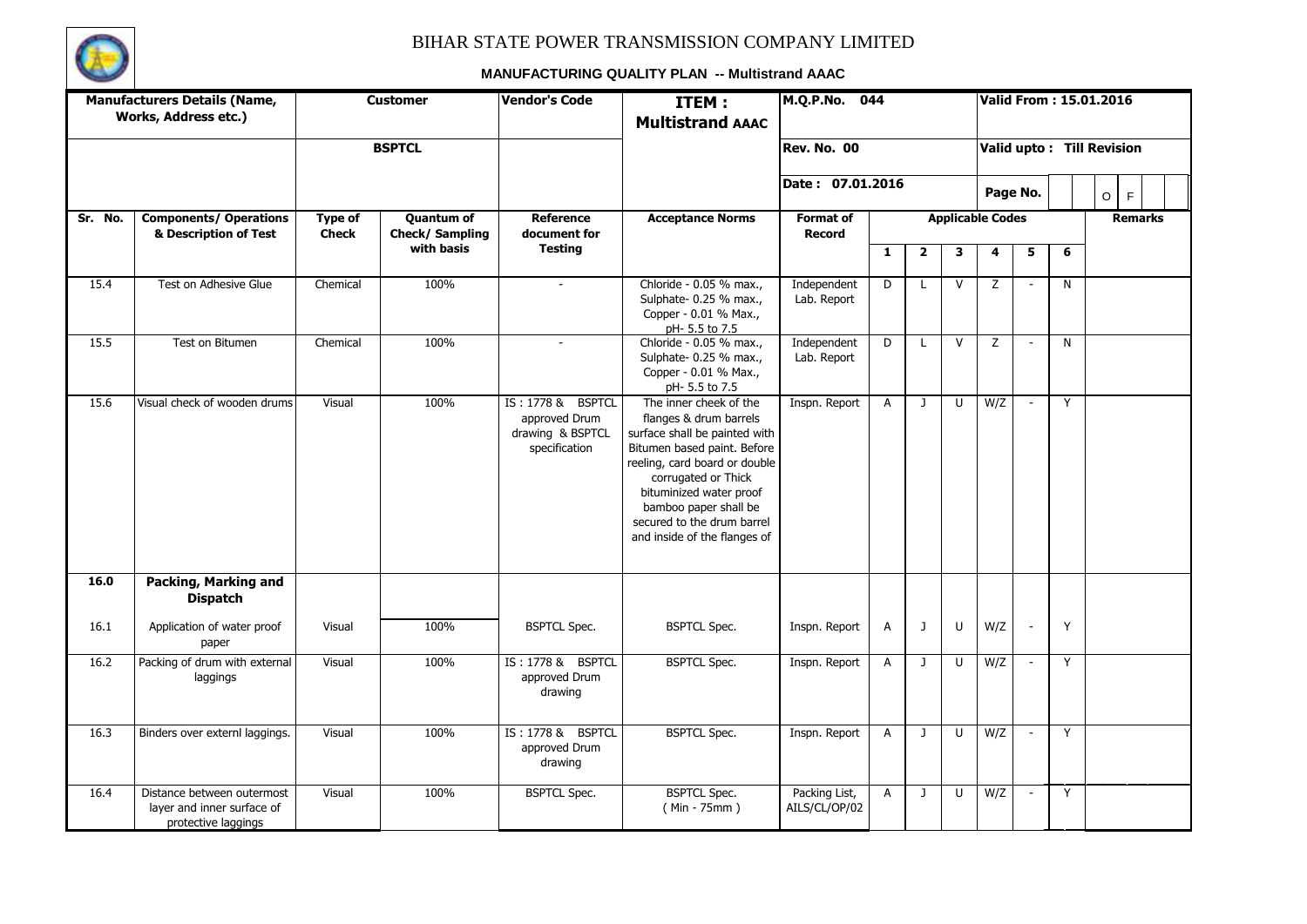

|         | <b>Manufacturers Details (Name,</b><br>Works, Address etc.) |                                | <b>Customer</b>                     | <b>Vendor's Code</b>      | ITEM:<br><b>Multistrand AAAC</b> | M.Q.P.No.<br>044                  |                |                |        |                         |                          |                  | <b>Valid From: 15.01.2016</b> |
|---------|-------------------------------------------------------------|--------------------------------|-------------------------------------|---------------------------|----------------------------------|-----------------------------------|----------------|----------------|--------|-------------------------|--------------------------|------------------|-------------------------------|
|         |                                                             |                                | <b>BSPTCL</b>                       |                           |                                  | Rev. No. 00                       |                |                |        |                         |                          | 6<br>Y<br>Y<br>Y | Valid upto: Till Revision     |
|         |                                                             |                                |                                     |                           |                                  | Date: 07.01.2016                  |                |                |        |                         | Page No.                 |                  | $\circ$<br>F                  |
| Sr. No. | <b>Components/ Operations</b><br>& Description of Test      | <b>Type of</b><br><b>Check</b> | <b>Quantum of</b><br>Check/Sampling | Reference<br>document for | <b>Acceptance Norms</b>          | <b>Format of</b><br><b>Record</b> |                |                |        | <b>Applicable Codes</b> |                          |                  | <b>Remarks</b>                |
|         |                                                             |                                | with basis                          | <b>Testing</b>            |                                  |                                   | 1              | $\overline{2}$ | 3      | 4                       | 5                        |                  |                               |
| 16.5    | No. of turns in outer most<br>layer                         | Visual                         | 100%                                | <b>BSPTCL Spec.</b>       | <b>BSPTCL Spec.</b>              | <b>BSPTCL Reports</b>             | $\overline{A}$ | $\mathbf{J}$   | $\cup$ | W/Z                     |                          |                  |                               |
| 16.6    | Contract/ Award Letter no.                                  | Visual                         | 100%                                | <b>BSPTCL Spec.</b>       | <b>BSPTCL Spec.</b>              | <b>BSPTCL Reports</b>             | $\overline{A}$ | $\mathbf{J}$   | U      | W/Z                     |                          |                  |                               |
| 16.7    | Manufacturer's Name and<br>Address                          | Visual                         | 100%                                | <b>BSPTCL Spec.</b>       | <b>BSPTCL Spec.</b>              | <b>BSPTCL Reports</b>             | $\overline{A}$ | $\mathbf{J}$   | $\cup$ | W/Z                     | $\sim$                   |                  |                               |
| 16.8    | Drum No.                                                    | Visual                         | 100%                                | <b>BSPTCL Spec.</b>       | <b>BSPTCL Spec.</b>              | <b>BSPTCL Reports</b>             | $\overline{A}$ | $\mathbf{J}$   | $\cup$ | W/Z                     | $\sim$                   | Y                |                               |
| 16.9    | Size and Code Name of<br>Conductor                          | Visual                         | 100%                                | <b>BSPTCL Spec.</b>       | <b>BSPTCL Spec.</b>              | <b>BSPTCL Reports</b>             | $\overline{A}$ | $\mathbf{J}$   | $\cup$ | W/Z                     | $\sim$                   | Y                |                               |
| 16.10   | Length of Conductor                                         | Visual                         | 100%                                | <b>BSPTCL Spec.</b>       | <b>BSPTCL Spec.</b>              | <b>BSPTCL Reports</b>             | $\overline{A}$ | $\mathbf{J}$   | $\cup$ | W/Z                     | $\overline{\phantom{a}}$ | Y                |                               |
| 16.11   | Gross weight of drum after<br>Lagging                       | Visual                         | 100%                                | <b>BSPTCL Spec.</b>       | <b>BSPTCL Spec.</b>              | <b>BSPTCL Reports</b>             | $\overline{A}$ | $\mathbf{J}$   | $\cup$ | W/Z                     | $\sim$                   | Y                |                               |
| 16.12   | Tare weight without lagging                                 | Visual                         | 100%                                | <b>BSPTCL Spec.</b>       | <b>BSPTCL Spec.</b>              | <b>BSPTCL Reports</b>             | $\overline{A}$ | $\mathbf{J}$   | U      | W/Z                     | $\sim$                   | Y                |                               |
| 16.13   | Net weight of conductor in the<br><b>Drum</b>               | Visual                         | 100%                                | <b>BSPTCL Spec.</b>       | <b>BSPTCL Spec.</b>              | <b>BSPTCL Reports</b>             | $\overline{A}$ | $\mathbf{J}$   | $\cup$ | W/Z                     | $\sim$                   | Y                |                               |
| 16.14   | Arrow Marking for rolling the<br>conductor drum             | Visual                         | 100%                                | <b>BSPTCL Spec.</b>       | <b>BSPTCL Spec.</b>              | <b>BSPTCL Reports</b>             | $\overline{A}$ | J              | U      | W/Z                     | $\blacksquare$           | Y                |                               |